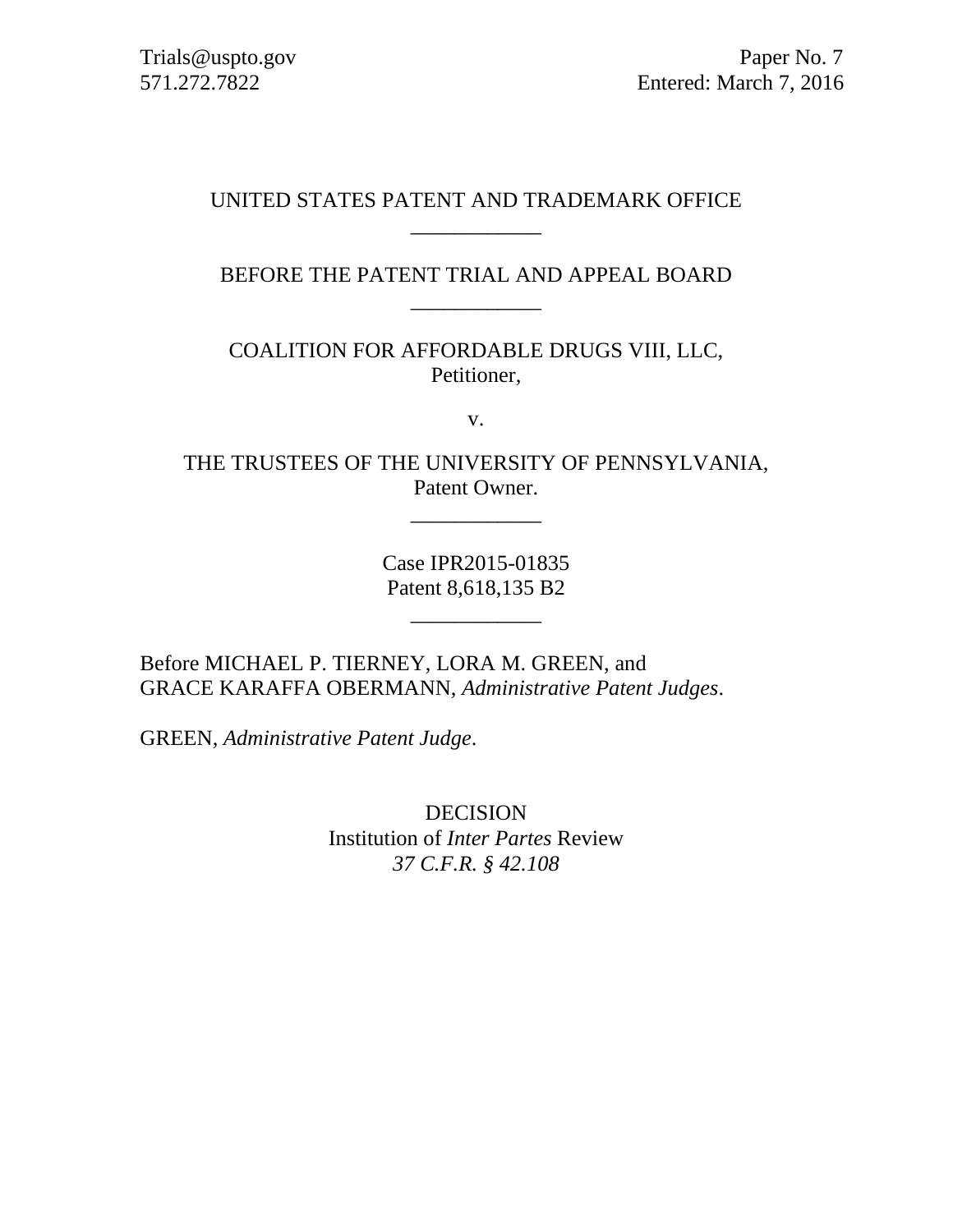#### Ι. INTRODUCTION

Coalition for Affordable Drugs VIII, LLC ("Petitioner") filed a Petition requesting an *inter partes* review of claims 1–10 of U.S. Patent No. 8,618,135 B2 (Ex. 1001, "the '135 patent"). Paper 1 ("Pet."). The Trustees of the University of Pennsylvania ("Patent Owner") filed a Preliminary Response to the Petition. Paper 6 ("Prelim. Resp.").

We have jurisdiction under 35 U.S.C. § 314, which provides that an *inter partes* review may not be instituted "unless . . . there is a reasonable likelihood that the petitioner would prevail with respect to at least 1 of the claims challenged in the petition." Upon considering the Petition and the Preliminary Response, we determine that Petitioner has shown a reasonable likelihood that it would prevail in showing the unpatentability of claims 1–10. Accordingly, we institute an *inter partes* review of those claims.

#### *A. Related Proceedings*

Petitioner states that it "is concurrently filing a Petition for *Inter Partes* Review of U.S. Patent No. 7,932,268 [IPR2015-01836], which is a member of the same family as the '135 patent." Pet. 3.

#### *B. The '135 Patent (Ex. 1001)*

The '135 patent issued on December 31, 2013, with Daniel J. Rader as the listed inventor. Ex. 1001. It claims priority to application No. 10/591,923, filed as application No. PCT/US2005/007435 on March 7, 2005, which issued as Patent No. 7,932,268, as well as to Provisional application No. 60/550,915, filed on March 5, 2004. *Id.* The '135 patent relates to "methods of treating a subject suffering from a disorder associated with hyperlipidemia and/or hypercholesterolemia." *Id.* at 6:38–40.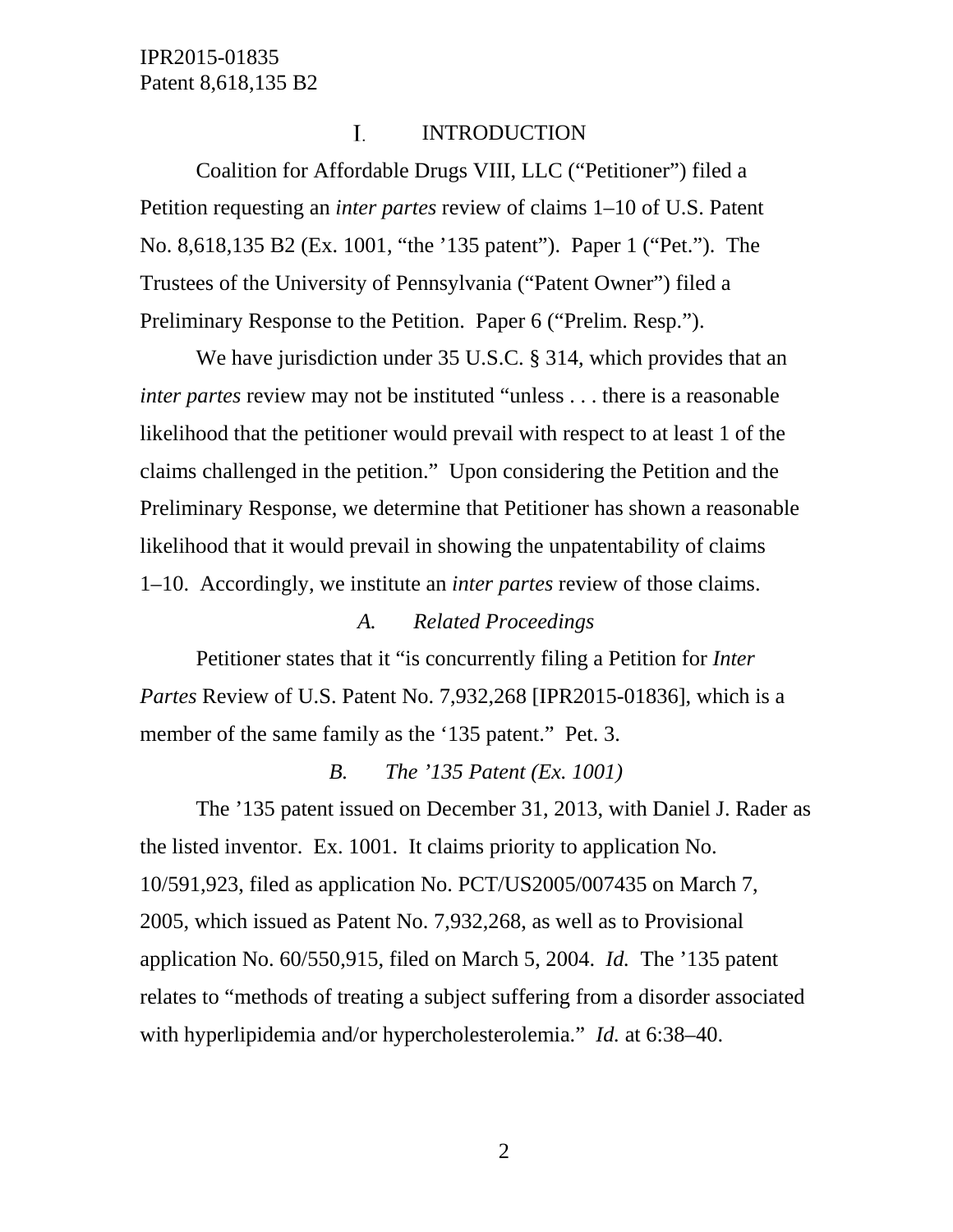The '135 patent teaches that "[a] large number of genetic and acquired diseases can result in hyperlipidemia." *Id.* at 1:61–62. Primary hyperlipidemias include "common hypercholesterolemia, familial combined hyperlipidemia, familial hypercholesterolemia, remnant hyperlipidemia, chylomicronemia syndrome and familial hypertriglyceridemia." *Id.* at 1:66– 2:3. For example, with homozygous familial hypercholesterolemia ("HoFH"), total plasma cholesterol levels are over 500 mg/dl, and left untreated, patients develop atherosclerosis by age 20, and often do not survive past age 30. *Id.* at 3:46–53. Such patients, however, are often unresponsive to conventional drug therapy. *Id.* at 3:56–58.

According to the '135 patent, "[a] number of treatments are currently available for lowering serum cholesterol and triglycerides," noting, however, that "each has its own drawbacks and limitations in terms of efficacy, sideeffects and qualifying patient population." *Id.* at 2:4–7. For example, statins may have side effects that include liver and kidney dysfunction. *Id.* at 2:31– 40.

The '135 patent teaches that abetalipoproteinemia is a rare genetic disease that is characterized by extremely low cholesterol and triglyceride levels, and is caused by mutations in microsomal triglyceride transport protein ("MTP"). *Id.* at 5:1–7. Thus, the '135 patent teaches that the "finding that MTP is the genetic cause of [abetalipoproteinemia] . . . led to the concept that pharmacologic inhibition of MTP might be a successful strategy for reducing atherogenic lipoproteins levels in humans." *Id.* at 5:30–35. Bristol-Myers Squibb developed a series of compounds, including BMS-201038, which are potent inhibitors of MTP. *Id.* at 5:47–49.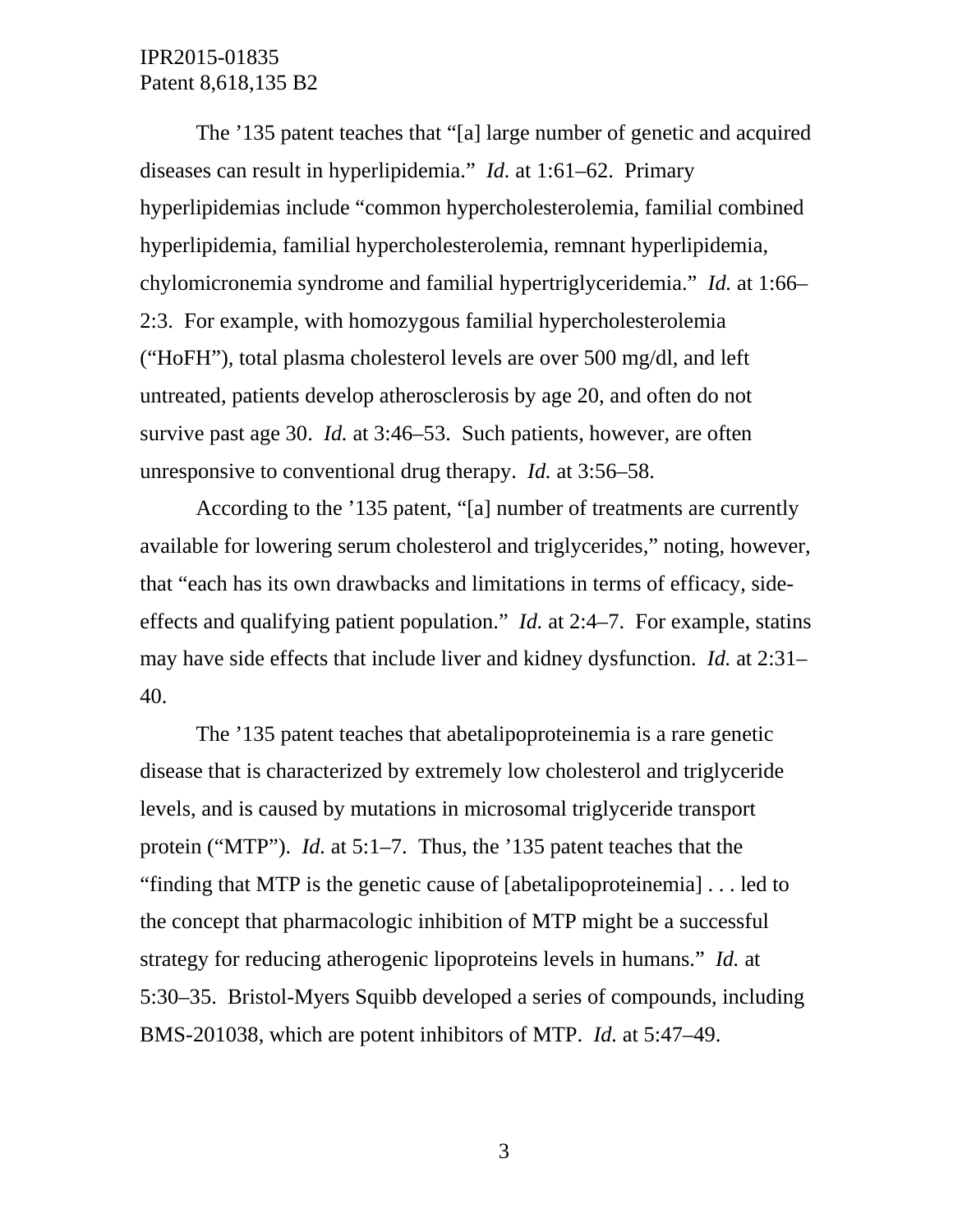According to the '135 patent, however:

Clinical development of BMS-201038 as a drug for large scale use in the treatment of hypercholesterolemia has been discontinued, because of significant and serious hepatotoxicities. For example, gastrointestinal side effects, elevation of serum transaminases and hepatic fat accumulation were observed, primarily at 25 mg/day or higher doses.

*Id.* at 6:20–25.

Thus, according to the '135 patent, the "invention is based on the surprising discovery that one may treat an individual who has with hyperlipidemia and/or hypercholesterolemia with an MTP inhibitor in a manner that results in the individual not experiencing side-effects normally associated with the inhibitor, or experiencing side-effects to a lesser degree."

*Id.* at 7:11–16.

The '135 patent specifically teaches:

In some embodiments, the MTP inhibitor is administered at escalating doses. In some embodiments, the escalating doses comprise at least a first dose level and a second dose level. In some embodiments, the escalating doses comprise at least a first dose level, a second dose level, and a third dose level. In some embodiments, the escalating doses further comprise a fourth dose level. In some embodiments, the escalating doses comprise a first dose level, a second dose level, a third dose level, a fourth dose level and a fifth dose level. In some embodiments, six, seven, eight, nine and ten dose levels are contemplated.

*Id.* at 11:60–12:3. The '135 patent teaches further:

In some embodiments, the first dose level is from about 2 to about 13 mg/day. In some embodiments, the second dose level is from about 5 to about 30 mg/day. In some embodiments, the third dose level is from about 10 to about 50 mg/day. In some embodiments, the fourth dose level is from about 20 to about 60 mg/day. In some embodiments, the fifth dose level is from about 30 to about 75 mg/day.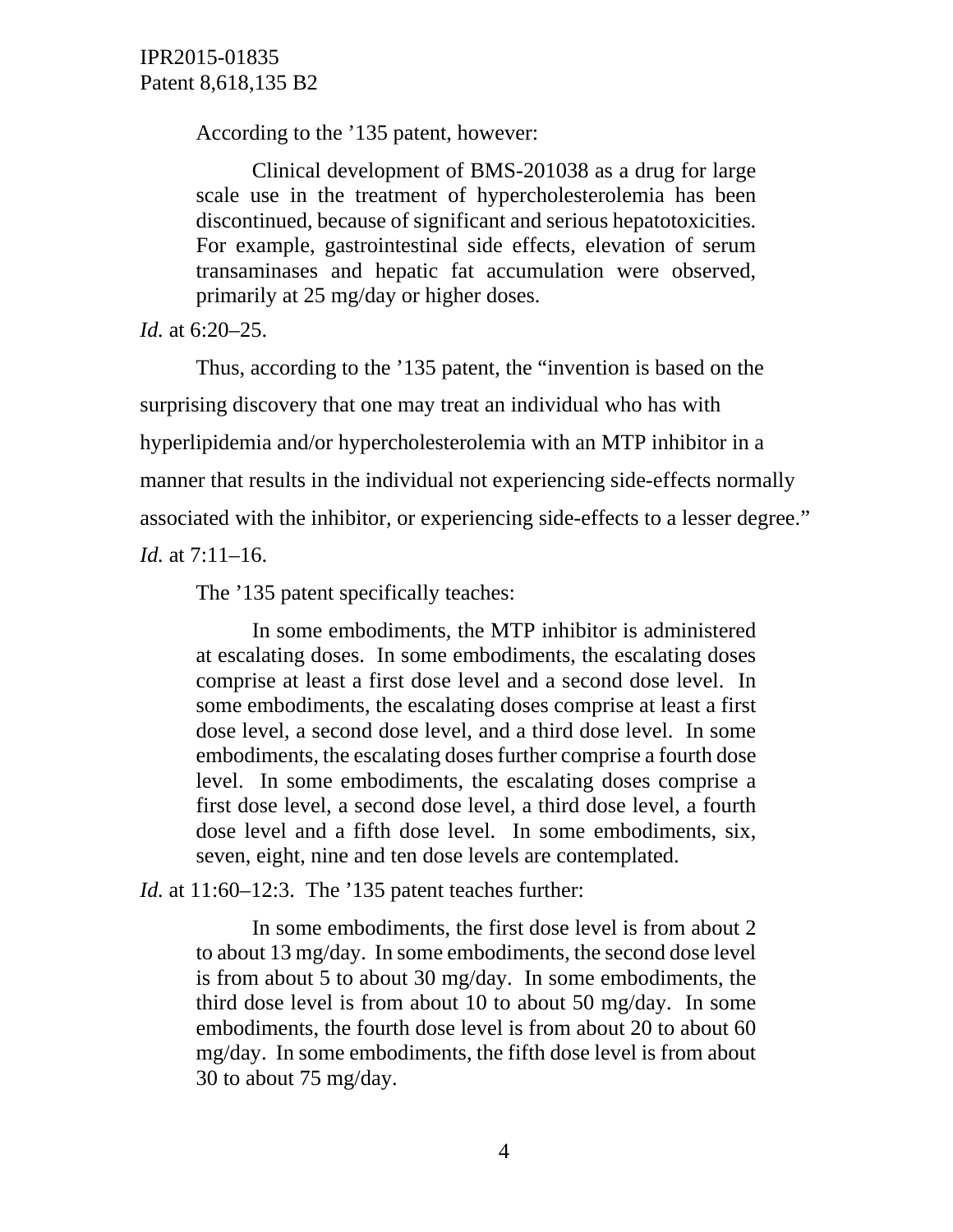*Id.* at 12:45–51. In addition, other lipid modifying compounds may be used with the MTP inhibitor. *Id.* at 11:34–41.

## *C. Illustrative Claim*

Petitioner challenges claims 1–10 of the '135 patent. Claims 1, 9, and 10 are independent. Claim 1 is illustrative of the challenged claims, and is reproduced below:

> 1. A method of treating a suffering from hyperlipidemia or hypercholesterolemia, the method comprising administering to the subject an effective amount of an MTP inhibitor, wherein said administration comprises at least three, step-wise, increasing dose levels of the MTP inhibitor wherein a first dose level is from about 2 to about 13 mg/day, a second dose level is from about 5 to about 30 mg/day, and a third dose level is from about 10 to about 50 mg/day, and wherein the MTP inhibitor is represented by:



or a pharmaceutically acceptable salt thereof or the piperidine N-oxide thereof, and wherein each dose level is administered to the subject for about 1 to about 5 weeks.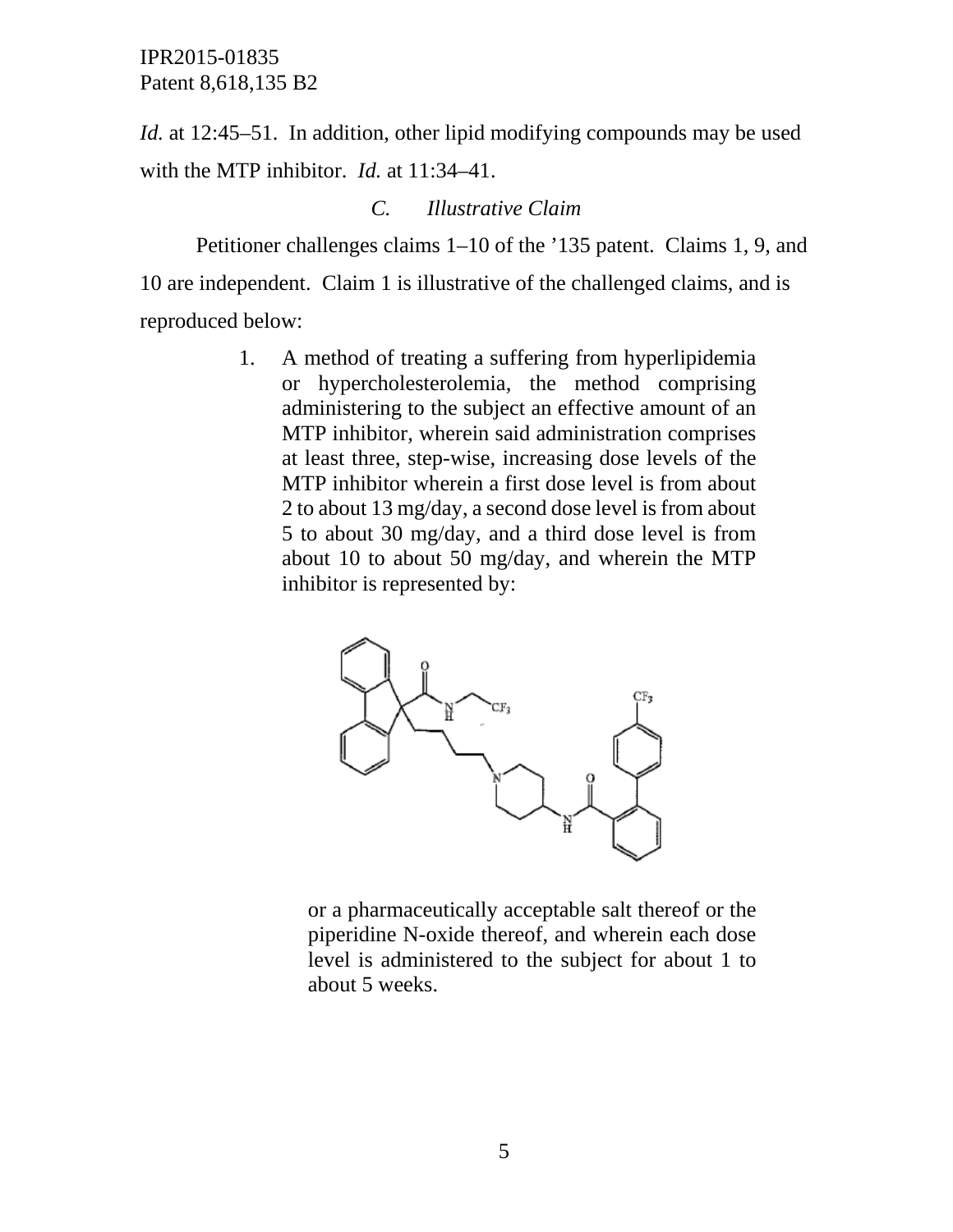$\overline{a}$ 

# *D. The Asserted Grounds of Unpatentability*

Petitioner challenges the patentability of claims 1–10 of the '135 patent on the following grounds (Pet. 4):

| <b>References</b>                              | <b>Basis</b> | <b>Claims Challenged</b> |
|------------------------------------------------|--------------|--------------------------|
| Pink Sheet <sup>1</sup> and Chang <sup>2</sup> | \$103(a)     | $1 - 10$                 |
| Stein <sup>3</sup> and Chang                   | \$103(a)     | $1 - 10$                 |

Petitioner relies also on the Declaration of Randall M. Zusman, M.D. (Ex. 1002), as well as the Declaration of Michael Mayersohn, Ph.D. (Ex. 1003).

#### II. ANALYSIS

# *A. Claim Construction*

In an *inter partes* review, claim terms in an unexpired patent are interpreted according to their broadest reasonable constructions in light of the Specification of the patent in which they appear. *See* 37 C.F.R. §42.100(b); ("Congress implicitly approved the broadest reasonable interpretation standard in enacting the AIA," and "the standard was properly adopted by PTO regulation."), *In re Cuozzo Speed Techs., LLC*, 793 F.3d

<span id="page-5-1"></span><span id="page-5-0"></span><sup>&</sup>lt;sup>1</sup> Bayer/PPD Implitapide Development Follows Zetia Model as Statin Add-*On*, 66 THE PINK SHEET 17 (February 16, 2004) (Ex. 1013) ("Pink Sheet"). <sup>2</sup> George Chang, Roger B'Ruggeri & H James Harwood Jr., *Microsomal Triglyceride Transfer Protein (MTP) Inhibitors: Discovery of Clinically Active Inhibitors Using High-Throughput Screening and Parallel Synthesis Paradigms*, 5 CURRENT OP. DRUG DISCOVERY & DEV. 562–570 (2002) (Ex. 1015) ("Chang").

<span id="page-5-2"></span><sup>&</sup>lt;sup>3</sup> Evan Stein, CEO & President, MRL Int'l (Division of PPD), Presentation Given at PPD's Analyst Day, *Microsomal Triglygeride [sic] Transfer Protein (MTP) Inhibitor (Implitapide) Program* (Feb. 5, 2004) (Ex. 1014) ("Stein").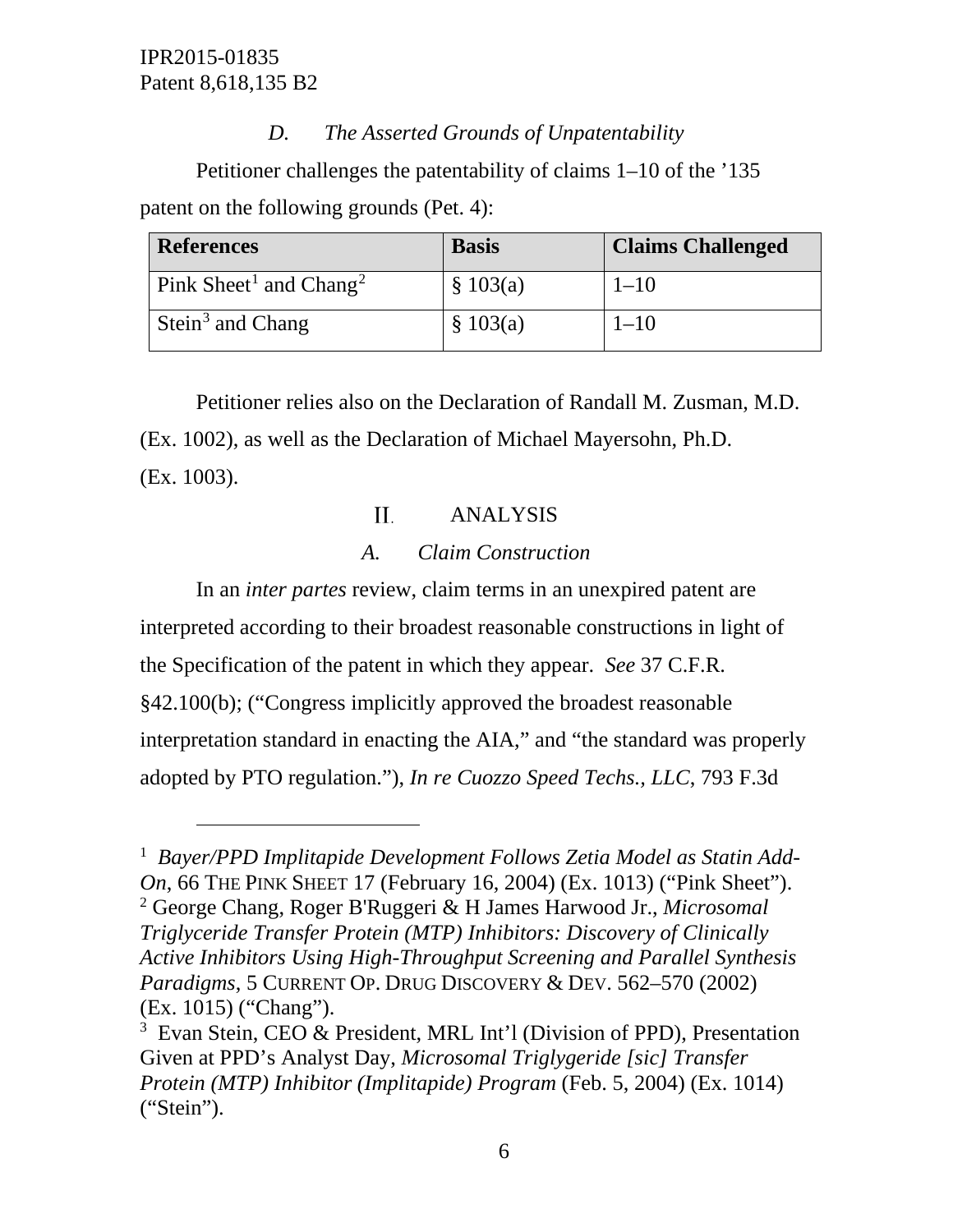1268, 1278–79 (Fed. Cir. 2015), *cert. granted*, *sub nom. Cuozzo Speed Techs. LLC v. Lee*, 84 U.S.L.W. 3218 (U.S. Jan. 15, 2016) (No. 15-446). Under the broadest reasonable construction standard, claim terms are presumed to have their ordinary and customary meaning, as would be understood by one of ordinary skill in the art in the context of the entire disclosure. *In re Translogic Tech., Inc.*, 504 F.3d 1249, 1257 (Fed. Cir. 2007).

We determine that, for purposes of this Decision, none of the terms in the challenged claims require express construction at this time. *See, e.g. Vivid Techs., Inc. v. Am. Sci. & Eng'g, Inc.*, 200 F.3d 795, 803 (Fed. Cir. 1999) (noting that only claim terms which are in controversy need to be construed, and then only to the extent necessary to resolve the controversy).

#### *B. Real Party in Interest*

Patent Owner contends that the Petition should be denied on the basis that Petitioner failed to name all of the real parties in interest. Prelim. Resp. 11–13. Specifically, Patent Owner asserts that Petitioner named nine real parties in interest in its Petition, but failed to name IP Navigation Group, LLC and nXn Partners, LLC, which are listed in other Petitions filed by Coalition for Affordable Drugs ("CFAD"), the Petitioner here. *Id.* at 12. Patent Owner, thus, argues:

Patent Owner has no ability to determine, in CFAD's intricate web of subsidiary organizations, whether these two firms are real parties in interest to the present matter. However, the fact that they appear as real parties in interest in numerous petitions brought by CFAD, but are absent here, strongly suggests that CFAD has failed to meet its burden to properly name the real parties in interest to this case.

*Id.* at 13.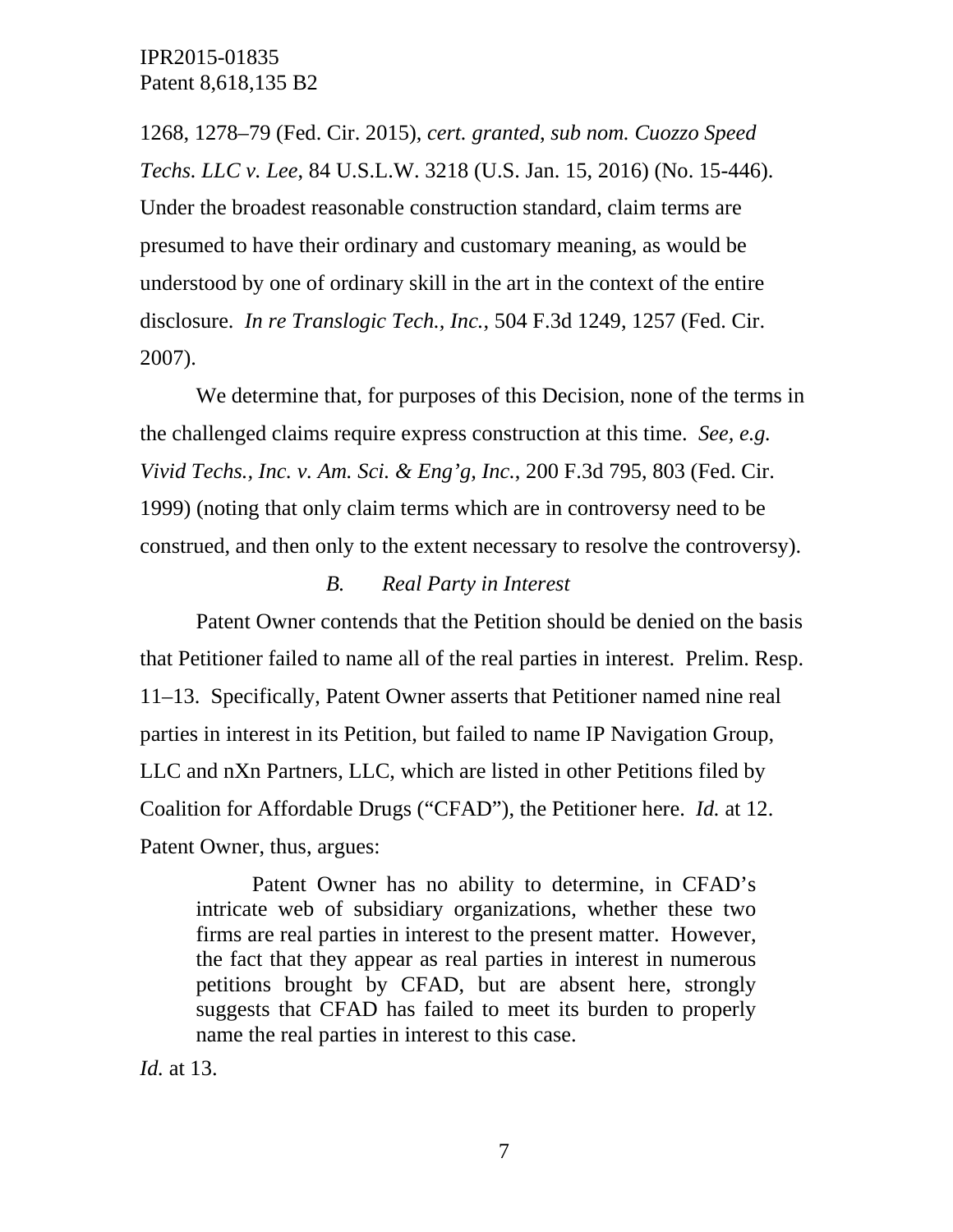The fact that the Coalition for Affordable Drugs may have named IP Navigation Group, LLC and nXn Partners, LLC as real parties in interest in other Petitions, but failed to name them as real parties in interest, is not sufficient, by itself, to demonstrate that Petitioner failed to name all the real parties in interest. Patent Owner points us to no evidence that IP Navigation Group, LLC and nXn Partners, LLC are real parties in interest in the instant proceeding.

# *C. Effective Filing Date of the '135 Patent*

"Patent claims are awarded priority on a claim-by-claim basis based on the disclosure in the priority applications." *Lucent Technologies, Inc. v. Gateway, Inc.*, 543 F.3d 710, 718 (Fed. Cir. 2008). A patent application is only entitled to the filing date of an earlier filed application "only if the disclosure of the earlier application provides support for the claims of the later application, as required by 35 U.S.C. § 112." *In re Chu*, 66 F.3d 292, 297 (Fed. Cir. 1995); *accord Mendenhall v. Cedarapids Inc.,* 5 F.3d 1557, 1566 (Fed. Cir. 1993) ("A patentee cannot obtain the benefit of the filing date of an earlier application where the claims in issue could not have been made in the earlier application."), *cert. denied,* 511 U.S. 1031 (1994). "[I]t is the specification itself that must demonstrate possession. And while the description requirement does not demand any particular form of disclosure, . . . or that the specification recite the claimed invention *in haec verba*, a description that merely renders the invention obvious does not satisfy the requirement." *Ariad Pharmaceuticals, Inc. v. Eli Lilly and Co.*, 598 F.3d 1336, 1352 (Fed. Cir. 2010).

Petitioner contends that the '135 patent is not entitled to the filing date of its provisional application, Provisional application No. 60/550,915 ("the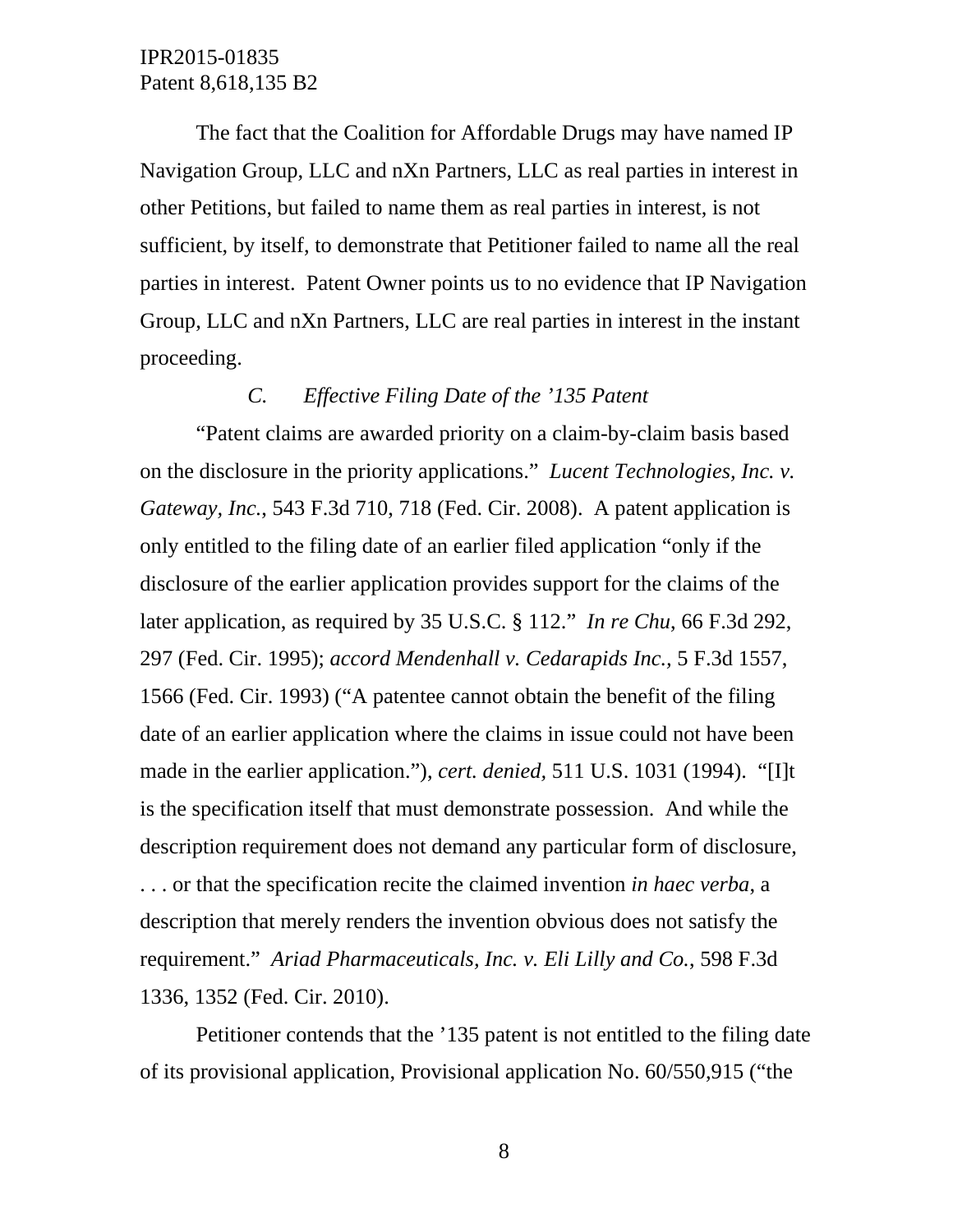'915 provisional"). Pet. 8–12. Specifically, Petitioner asserts that "[t]he '915 Provisional does not support the claimed dose ranges *or* the piperidine N-oxide derivatives." *Id.* at 8.

Petitioner notes that the independent claims of the '135 patent recite using an MTP inhibitor that is the illustrated compound (lomitapide), salts thereof, or "the piperidine N-oxide thereof." Pet. 10. Petitioner contends, however, that "[t]he '915 Provisional nowhere uses the term, or presents by structure, a 'piperidine N-oxide.'" *Id.* According to Petitioner, the "only discussion of 'piperidine' compounds in the '915 Provisional beyond the proffered chemical structures is, '[i]n some embodiments the MTP inhibitors are piperidine, pyrrolidine or azetidine compounds.'" *Id.* at 10–11 (quoting Ex. 1006, 11).

Patent Owner responds that the provisional application discloses a piperidine. Prelim. Resp. 21 (citing Ex. 1006, 11). Patent Owner contends:

A person of ordinary skill in the art at the time of the invention would have been aware of piperidine N-oxide compound derivatives, and would have understood that the disclosure of the piperidine compounds in the provisional application includes piperidine N-oxides, a sub-class of piperidines.

*Id.* at 22.

Patent Owner's arguments, however, do not explain why the ordinary artisan would realize, upon reading the provisional application, that the invention relates to a piperidine N-oxide of the illustrated compound, lomitapide.

As to the claimed dose ranges, Petitioner notes that independent claim 1 requires an escalating dose range of from "about 2 to about 13 mg/day," "from about 5 to about 30 mg/day," and "from about 10 to about 50 mg/day," with independent claims 9 and 10 also reciting similar dosing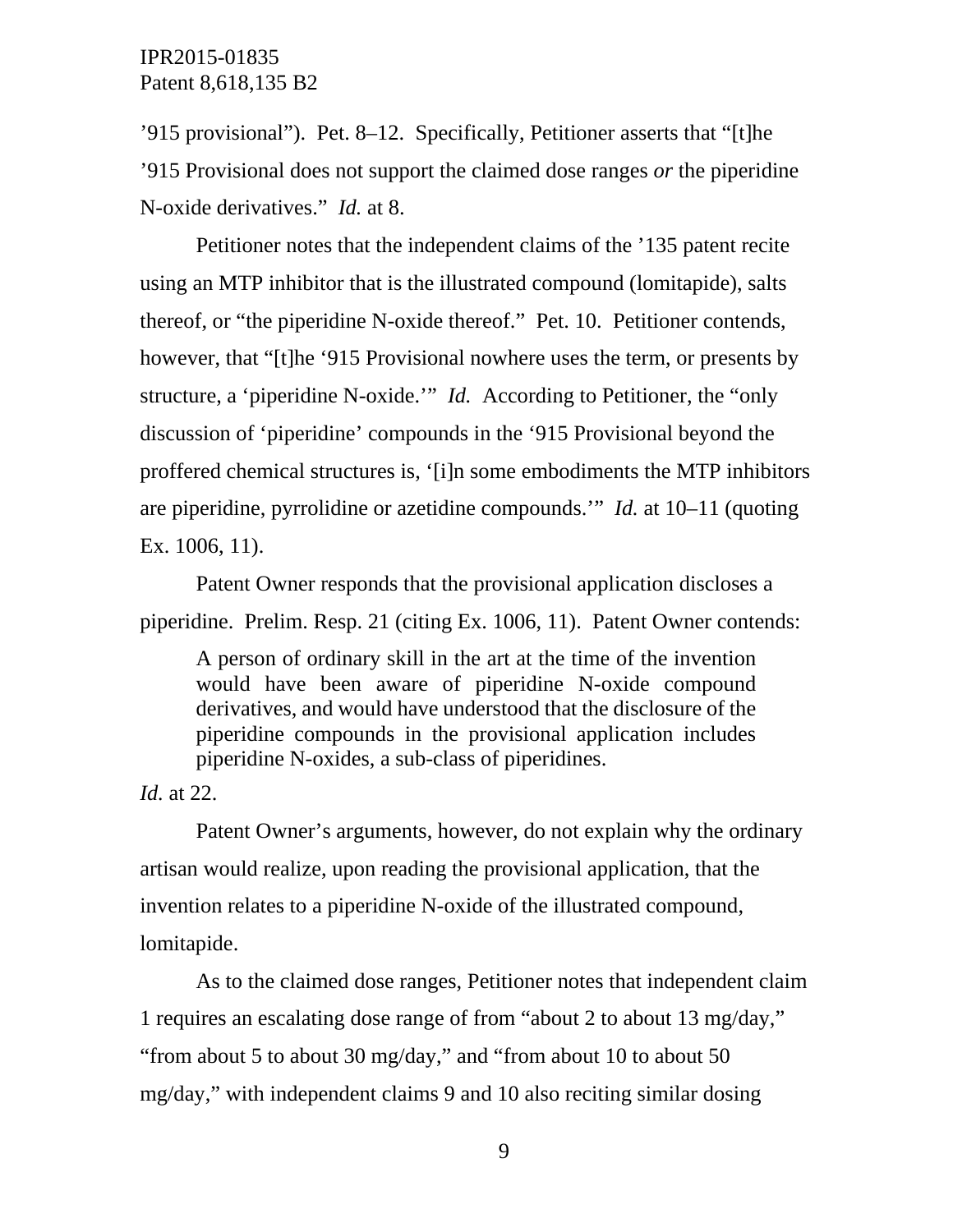steps. *Id*. Petitioner argues that the '915 provisional focused on different dose-range combinations, and that the "particular numerical ranges claimed (*e.g.*, about 2–13 mg/day for the first dose) cannot be teased out of the multiplicity of dose ranges listed in the '915 Provisional, either expressly or inherently." *Id.* at 9 (citing Ex. 1002 ¶¶ 83–90).

Patent Owner responds that the "claimed dosage ranges are supported in the provisional application." Prelim. Resp. 17. Specifically, Patent Owner argues:

For example, the first claimed dosage level "from about 2 to about 13 mg/day," is supported by Paragraph 0047 of the provisional application, which discloses that "[i]n some embodiments, the first dose level is from about 0.02 to about 0.59 mg/kg/day. In some embodiments, [the] second dose level is from about 0.06 to about 0.19 mg/kg/day." Ex. 1006 at 14. The skilled artisan would see that exemplary embodiments reference a 70 kg person, and would use this weight to calculate a range between 1.4 mg/day to 13.3 mg/day, which supports "about 2 to about 13 mg/day." *Id.* at 23.

*Id.* (footnote omitted). Patent Owner notes that the '915 provisional "discloses that patients weights may vary around the 70 kg mark, and that dosing may be adjusted accordingly." *Id.* at n. 2 (citing Ex. 1006, 22). Patent Owner makes similar arguments for the second and third dose levels (*id.* at 18), and presents a graphic showing the calculations (*id.* at 19).

Again, Patent Owner's arguments do not explain why the ordinary artisan would realize, upon reading the '915 Provisional, that the invention relates to the three dosage ranges required by the challenged claims. The ordinary artisan would have to choose a 70 kg man as the default. And even after the calculations are performed using that assumption, the claimed dosage ranges are not obtained. Thus, even if we were to accept the calculation set forth by Patent Owner, assuming a 70 kg man, a range of 1.4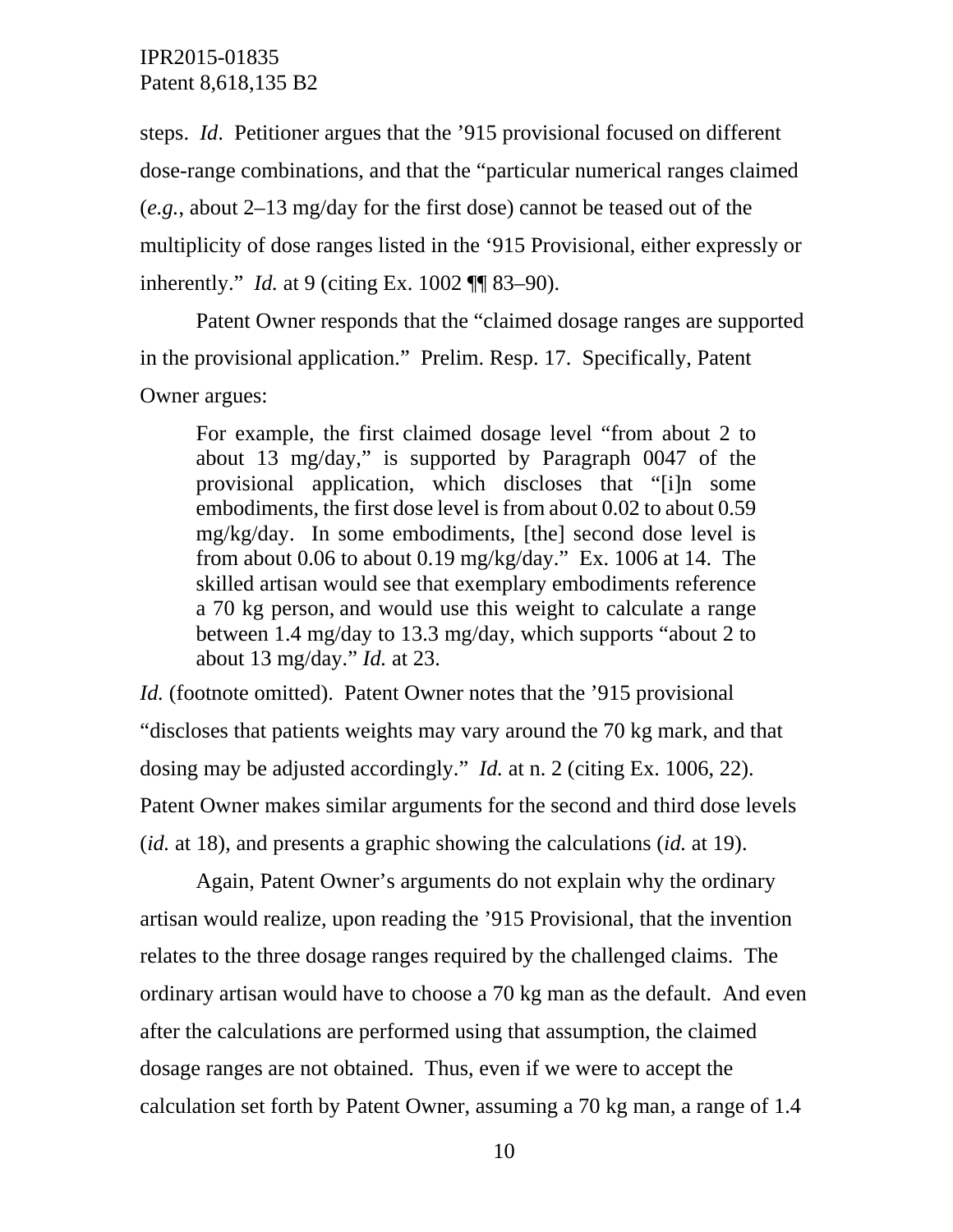mg per day to 13.3 mg per day is calculated for the first dose level. *Id.* at 19. The ordinary artisan would then need to envision immediately a dose range of about 2 to about 13 mg/day. *See Purdue Pharma L.P v. Faulding Pharm. Co.*, 230 F.3d 1320, 1323 (Fed. Cir. 2000) (noting that in order to satisfy the written description requirement, "one skilled in the art, reading the original disclosure, must immediately discern the limitation at issue in the claims").

When we look at the second two calculations for the second two dose levels, the claimed ranges are even more difficult to discern. Thus, again assuming a 70 kg man, a range of 4.2 mg per day to 41.3 mg per day is calculated for the second dose level, whereas the claims require a dose level from about 5 to about 30 mg/day. Prelim. Resp. 19. Finally, making the same assumption as to the patient being treated, a range of 14 mg per day to 41.3 mg per day is calculated for the third dose level, whereas the claims require a dose level from about 10 to about 50 mg/day. *Id.* In the case of that third dose level, the claimed outside dose level of 50 mg/day is higher than the calculated amount of 41.3 mg/day.

Accordingly, based on the record before us at this time, we conclude that Petitioner has reasonably shown that the '135 patent is not entitled to benefit to the '915 provisional, and thus, for purposes of this decision, is only entitled to an effective filing date of March 7, 2005, the filing date of application No. 10/591,923, filed as PCT/US2005/007435 on that date.

#### *D. 35 U.S.C. § 325(d)*

Patent Owner argues that the art relied upon by Petitioner in challenging the '135 patent, Pink Sheet, Chang, and Stein, were before the Examiner during prosecution, even if they were submitted in a supplemental information disclosure statement that was filed after an allowance. Prelim.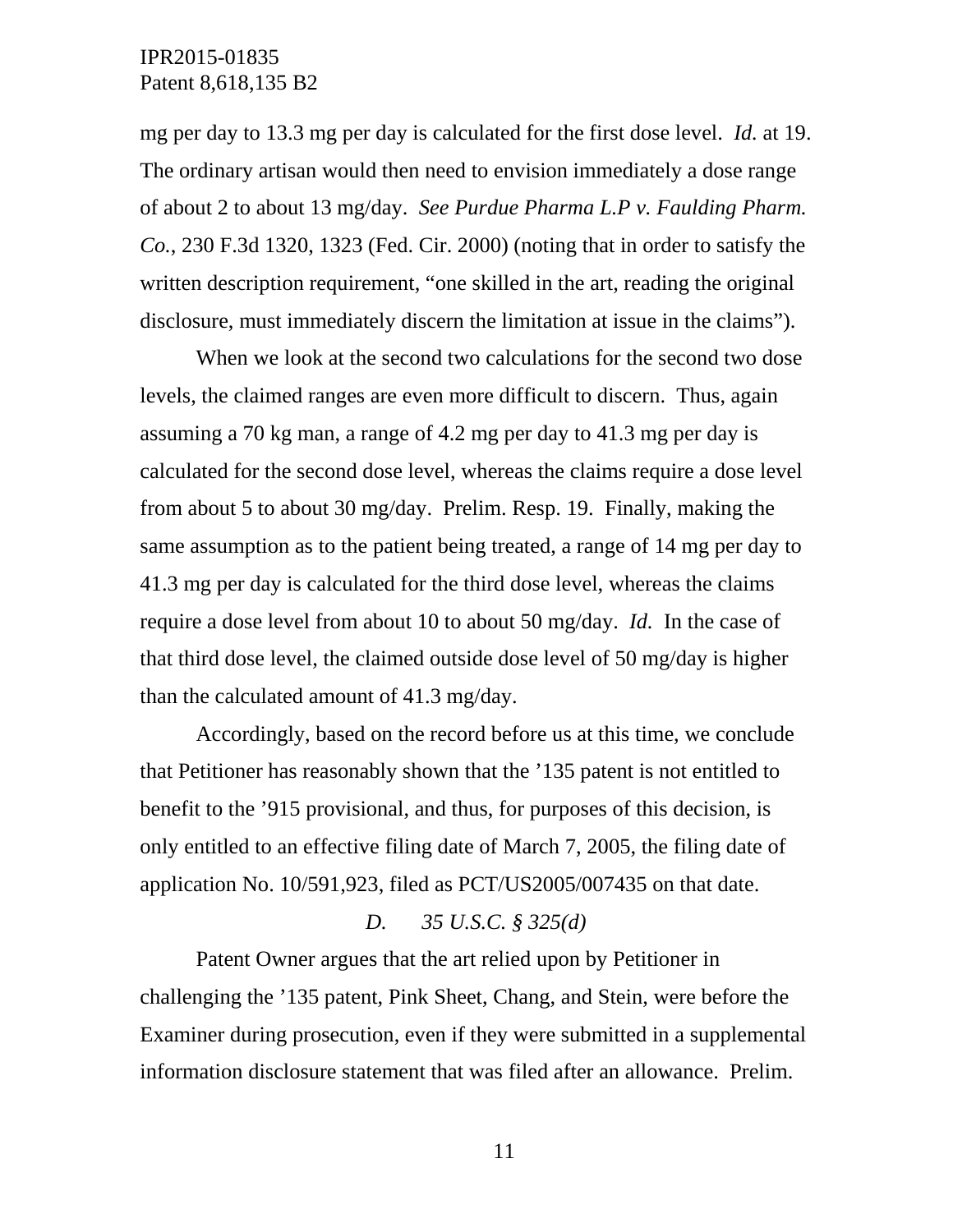Resp. 14–15. Thus, Patent Owner argues, Petitioner's obviousness arguments, raise issues that were considered, and rejected, by the Examiner. *Id.* at 15. Patent Owner requests that we exercise our discretion under 35 U.S.C. § 325(d) and deny the Petition. *Id*.

Title 35 U.S.C. § 325(d) states, in relevant part (emphasis added), that "[i]n determining whether to institute or order a proceeding under this chapter . . . the Director *may* take into account whether, and reject the petition or request because, the same or substantially the same prior art or arguments previously were presented to the Office." We have considered the facts and circumstances of the instant proceeding, and we decline to exercise our discretion to deny the Petition under 35 U.S.C. 325(d).

*E. Obviousness over Pink Sheet (Ex. 1013) and Chang (Ex. 1015)*

Petitioner asserts that claims 1–10 are rendered obvious by the combination of Pink Sheet and Chang. Pet. 31–46. Patent Owner disagrees. Prelim. Resp. 37–47.

*i. Overview of Pink Sheet (Ex. 1013)*

Pink Sheet is a one page article entitled "Bayer/PPD Implitapide Development Follows *Zetia* Model as Statin Add-On." Ex. 1013. According to the article, "PPD is conducting *Phase II* proof-of-concept studies on the use of implitapide (BAY-13-9952) as an add-on to statin therapy." *Id*. Specifically, Pink Sheet teaches:

PPD is conducting three 39-week *Phase II* studies with dose titration occurring every five weeks based on safety and tolerability examined at four weeks. The starting dose will be 10 mg daily, escalating by 5 mg/day every five weeks to a maximum 40 mg/day.

*Id.*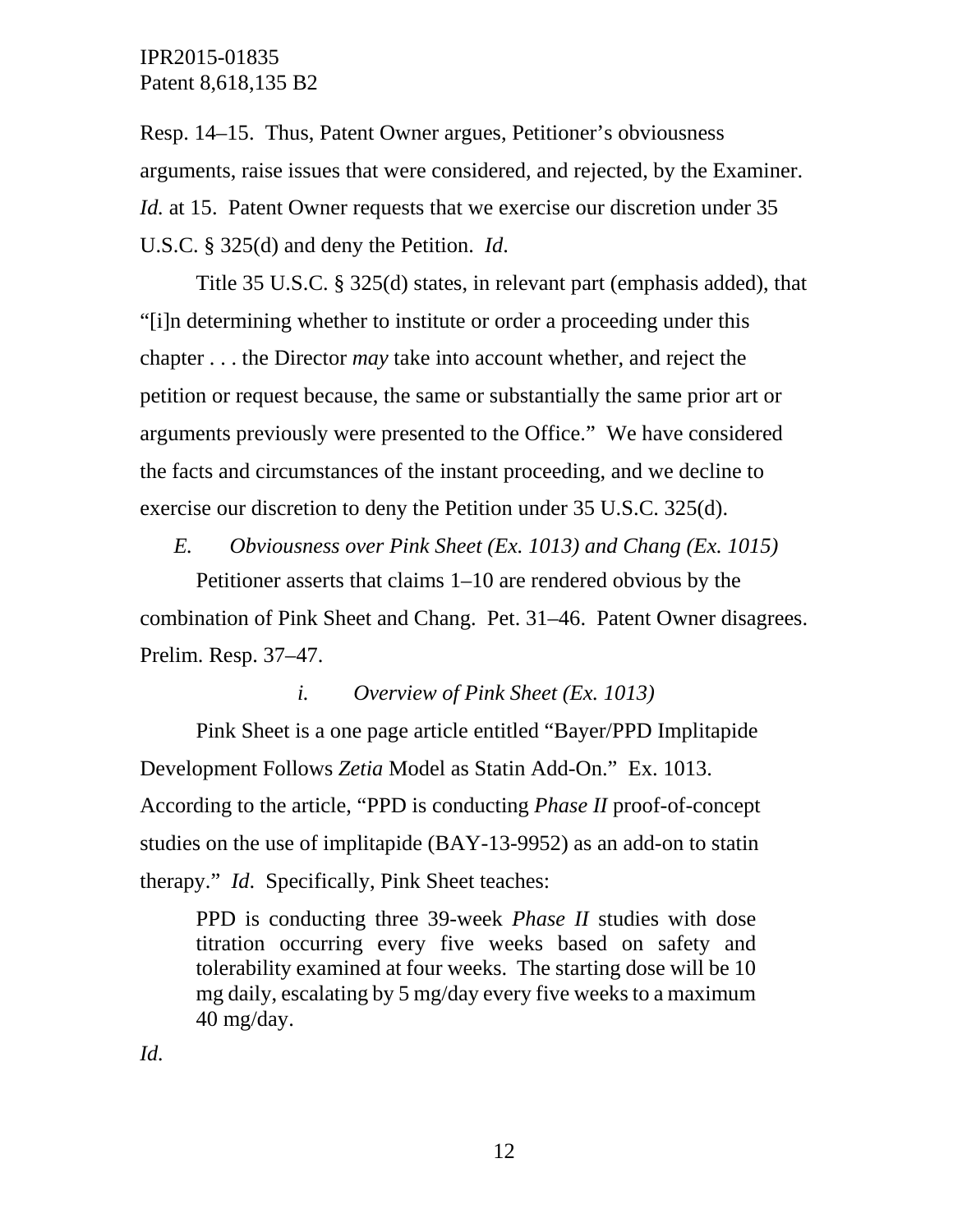### *ii. Overview of Chang (Ex. 1015)*

Chang teaches that atherosclerosis can cause coronary heart disease, one of the most common causes of cardiovascular morbidity and mortality. Ex. 1015, 562. Elevated levels of total and low density lipoprotein ("LDL") cholesterol are primary risk factors for atherosclerosis. *Id.* According to Chang, statins are effective in lowering LDL cholesterol and somewhat effective in lowering triglycerides, but have minimal effect on high density lipoprotein ("HDL") cholesterol. *Id.* Although reducing LDL cholesterol can reduce the risk of coronary heart disease, patients who have significantly reduced their LDL cholesterol levels may still experience clinical event. *Id.* Thus, inhibitors of MTP are of interest "as a mechanism for reducing not only plasma total and LDL cholesterol, but also plasma very low density lipoprotein (VLDL) cholesterol and triglycerides." *Id.*

Chang discusses studies of implitapide (BAY-13-9952) and lomitapide (BMS-201038) in WHHL rabbits, an animal model for homozygous familial hypercholesterolemia, in which statins are minimally effective. *Id.* at 565. Chang teaches:

Studies with BAY-13-9952 administered at 12 mg/kg/day for 4 weeks led to plasma total cholesterol and triglyceride reductions of 70 and 45%, respectively, conditions under which the hepatic VLDL secretion rate was decreased by 80%. BMS-201038 also showed efficacy in the WHHL rabbit, demonstrating an  $ED_{50}$ value for total plasma cholesterol and triglyceride lowering of 1.9 mg/kg and a complete normalization of atherogenic apoBcontaining lipoprotein particles at a dose of 10 mg/kg.

*Id.* (references omitted).

Chang notes further that the clinical efficacy of MTP inhibitors, including implitapide (BAY-13-9952) and lomitapide (BMS-201038), has been reported. *Id.* at 566. Chang discloses: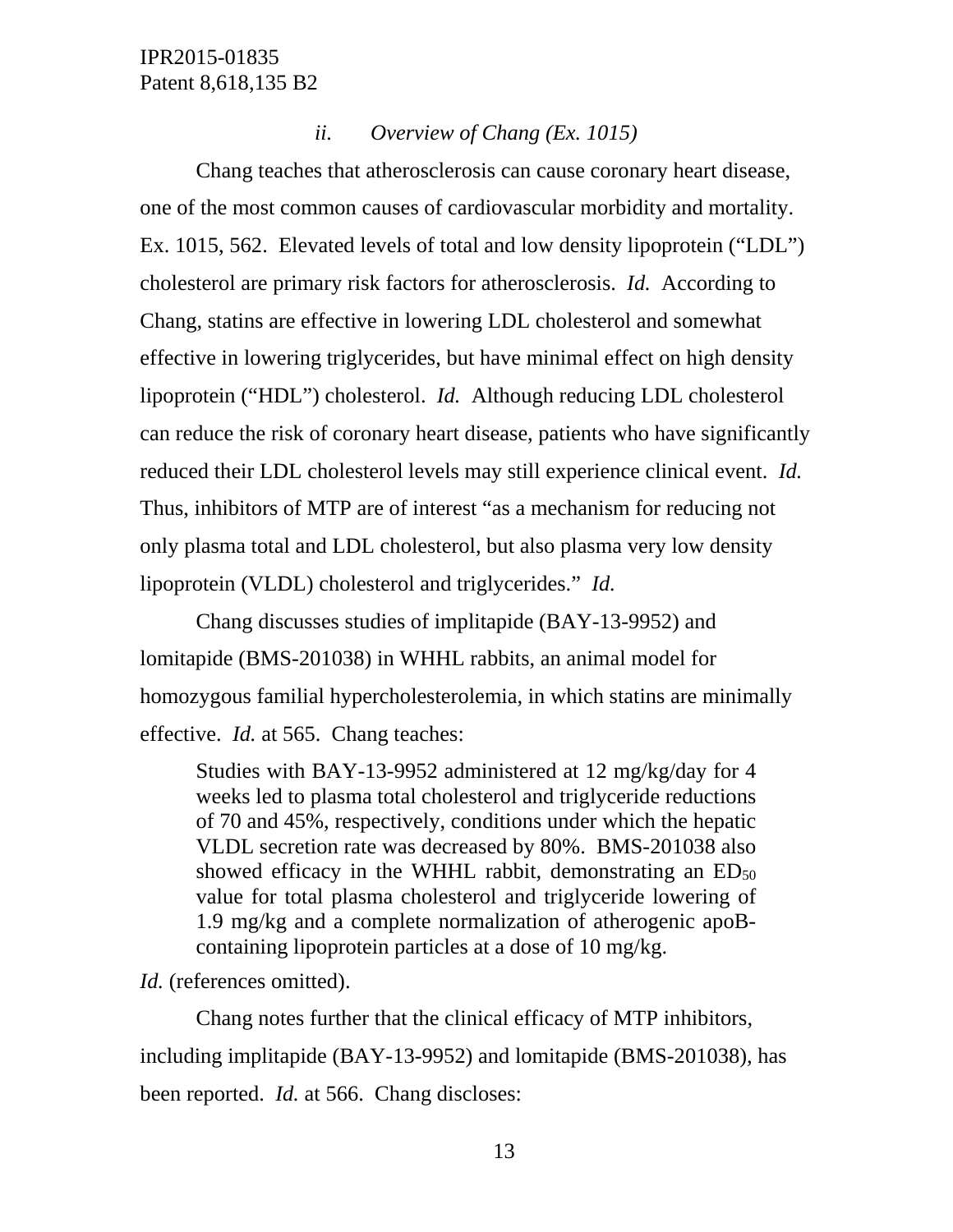CP-346086 showed evidence of activity consistent with its mechanism of action. When administered as a single oral dose to healthy human volunteers, CP-346086 reduced plasma triglycerides and VLDL cholesterol in a dose-dependent manner, with  $ED_{50}$  values of 10 and 3 mg, respectively, and maximal inhibition (100 mg) of 66 and 87% when measured 4 h after treatment. In a 2-week, multiple-dose, safety and toleration study in healthy volunteers, CP-346086 (30 mg) administered at bedtime, produced an average decrease in plasma total and LDL cholesterol of 47 and 68%, respectively, relative to either individual baseline values or placebo, with little change in HDL cholesterol. Plasma triglycerides were also decreased by up to 75% immediately after dose administration, but the reduction was transient.

Similar efficacy was reported for BAY-13-9952, which produced a dose-dependent decrease in total cholesterol (45%), LDL cholesterol (55%) and triglycerides (29%) after 4 weeks of treatment at an oral dose of 160 mg/day. BMS-201038 also showed similar efficacy in phase I and phase II clinical trials.

*Id.* (references omitted).

*iii. Analysis a. Claims 1, 2, 5–8*

Petitioner relies on Chang for teaching "a method of treating a subject suffering from hyperlipidemia or hypercholesterolemia using MTP inhibitors specifically including lomitapide."

Petitioner relies on Pink Sheet for teaching a method of treating a subject suffering from hyperlipidemia or hypercholesterolemia, wherein the MPT inhibitor implitapide is administered in at least three step-wise, increasing doses. Pet. 37 (citing Ex. 1013; Ex. 1002 ¶¶ 110, 123, 126, 127, 129, 130). According to Petitioner, the doses taught by Pink Sheet meet the limitations of claim 1 of "a first dose level is from about 2 to about 13 mg/day, a second dose level is from about 5 to about 30 mg/day, and a third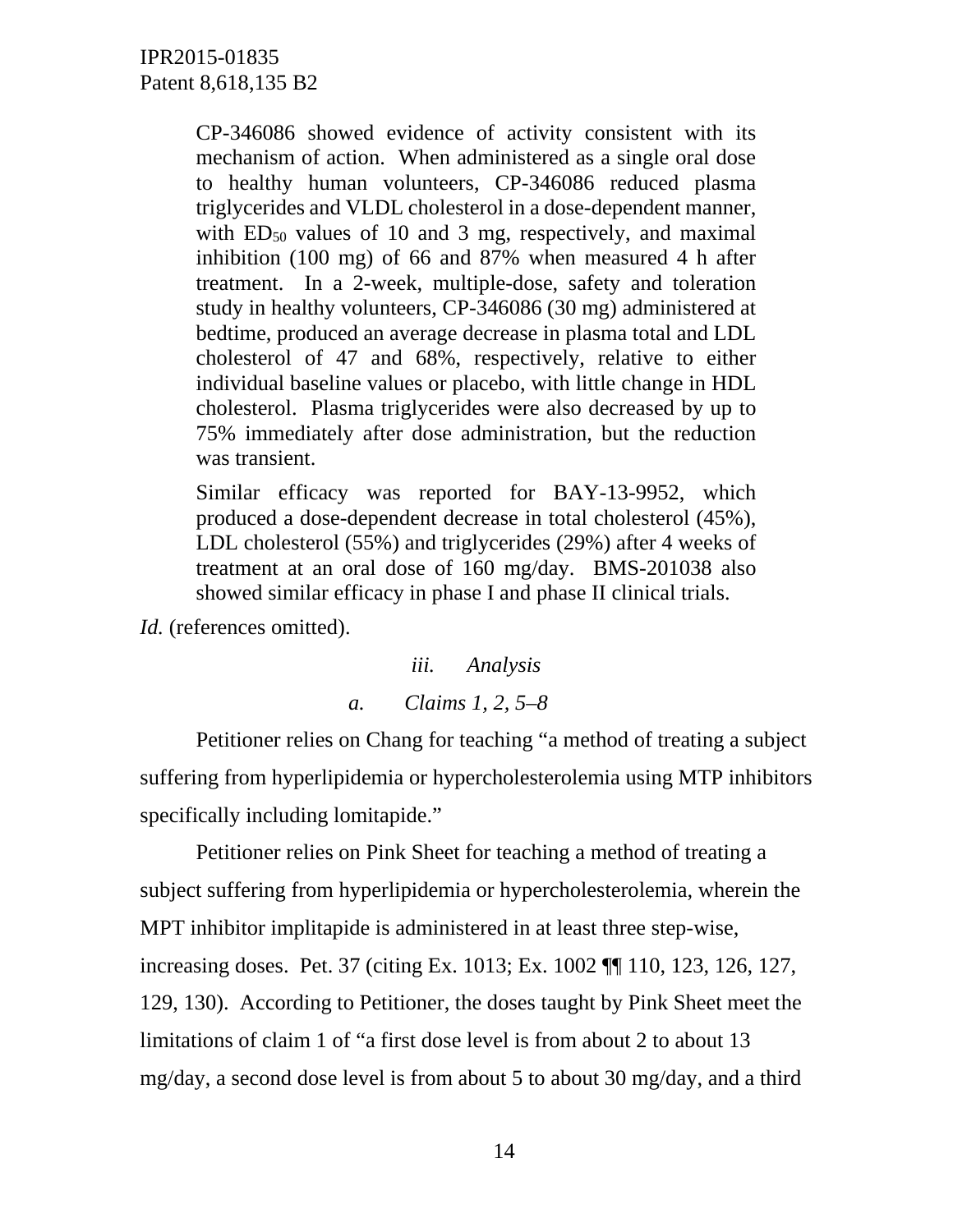dose level is from about 10 to about 50 mg/day," as well as being administered from about 1 to about 5 weeks. *Id.* at 37–38. *Id.* (citing Ex. 1015, 564–65; Ex. 1002 ¶¶ 124, 125, 133, 134). According to Petitioner, the ordinary artisan would understand that the dosing protocol of Pink Sheet "is a conservative approach in a clinical trial designed to evaluate safety and tolerability." *Id.* at 39 (citing Ex. 1002 ¶¶ 135, 180; Ex. 1003 ¶¶ 66, 71). Petitioner acknowledges that Pink Sheet does not teach the use of the MTP inhibitor represented by the formula of claim 1, lomitapide. *Id.* at 38.

Petitioner contends that the ordinary artisan would have combined Chang with Pink Sheet as Chang teaches that lomitapide is one of three discussed MTP inhibitors, another of which is implitapide, the MTP inhibitor used by Pink Sheet, that are furthest along in clinical trials, with each working in humans and being similarly effective. *Id.* at 40. Chang, Petitioner contends, also noted the issues with side-effects associated with MTP inhibitors, and thus could not compete with statins as monotherapy. *Id.* That problem was also addressed by Pink Sheet, which reports a solution to the problem. *Id.* That is, Petitioner asserts,

follow the clinical model established with ZETIA®, and use MTP inhibitors to target (a) niche conditions like HoFH and (b) levels of clinical improvement acceptable for adjunct therapy (in the  $\sim$ 18-24% range), by using a lower dose starting at 10 mg/day, evaluating the dose every 4 weeks, then escalating stepwise by 5 mg/day every 4-5 weeks to a maximum 40 mg daily dose.

*Id.* Because Chang teaches that lomitapide had progressed to clinical trials and was similarly effective to implitapide, Petitioner argues that the ordinary artisan would have had a reason to use lomitapide as taught by Chang as the MTP inhibitor in the method of Pink Sheet. *Id.* at 41.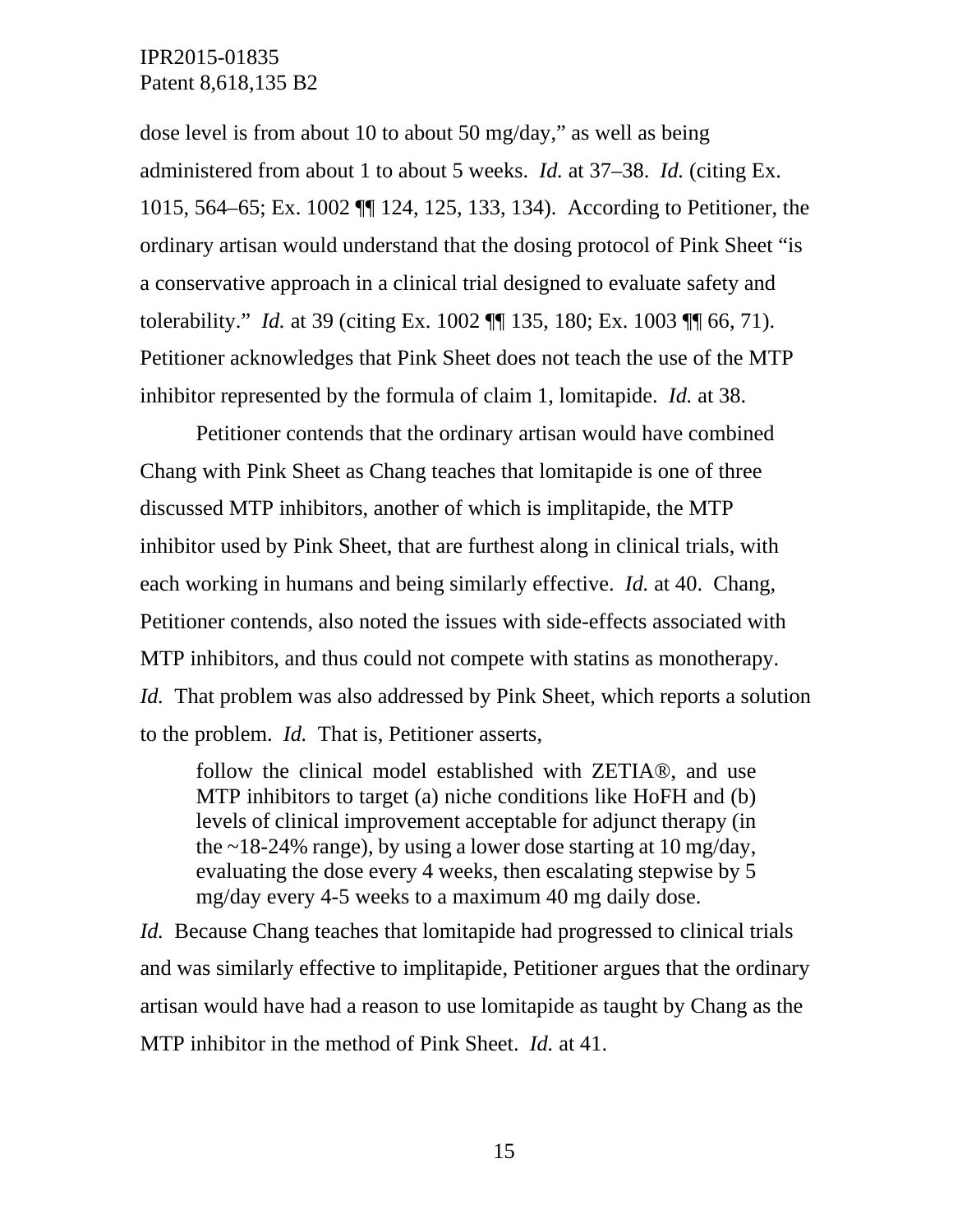Petitioner argues further that the ordinary artisan would have had a reasonable expectation of success of achieving the invention of claim 1, as implitapide and lomitapide have similar mechanisms and degree of action, the existing data suggested that they should be dosed similarly, and escalating, step-wise dosing was routine clinical practice. *Id.* at 44–45 (citing Ex. 1002 ¶¶ 43–47, 59–67, 97, 98, 103–105; Ex. 1003 ¶¶ 18, 19, 47– 54).

We conclude that Petitioner has shown a reasonable likelihood that independent claim 1 is rendered obvious by Pink Sheet and Chang. We have carefully considered Patent Owner's arguments to the contrary, but they do not convince us otherwise.

Patent Owner responds that Petitioner asserts that Pink Sheet merely reports on the Stein presentation, making the challenge based on Pink Sheet redundant on the ground based on Stein. Prelim. Resp. 37. Therefore, Patent Owner argues that we should decline to institute trial on the challenge based on Pink Sheet. *Id.* at 38.

We determine that Stein adds additional material that is not disclosed by Pink Sheet. Thus, we do not accept Patent Owner's suggestion to decline to institute trial on the challenge based on Pink Sheet based on the assertion that it is redundant to the challenge based on Stein.

Patent Owner contends further that Pink Sheet "does not disclose a method of step-wise administration of increasing doses of implitapide for the treatment of patients, nor does it suggest that such a regimen could alleviate the known adverse events associated with high dosages of MTP inhibitors." Prelim. Resp. 39–40. According to Patent Owner, the method disclosed by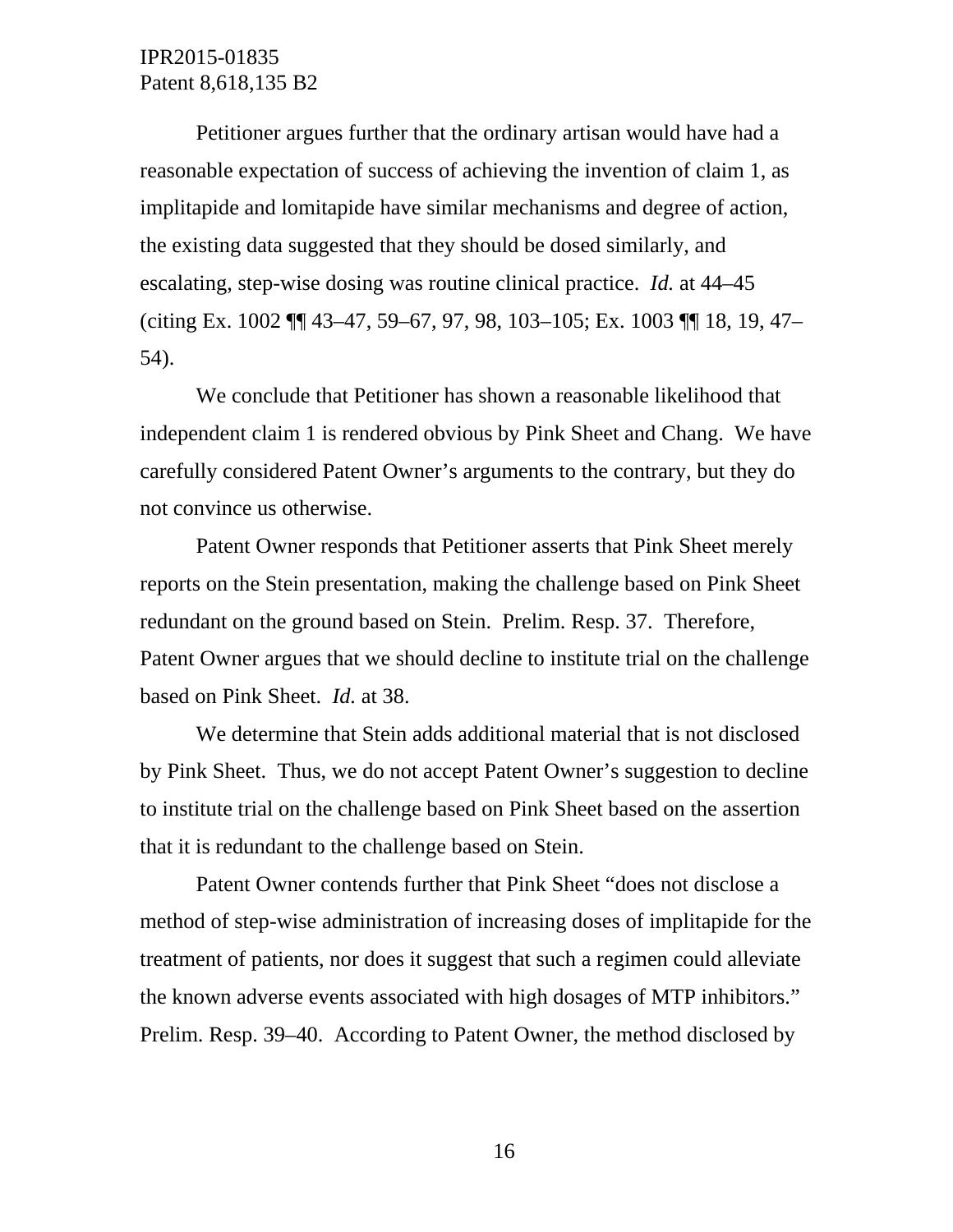Pink Sheet was designed to determine a single, low dose of implitapide, and, not an escalating dosing regimen. *Id.* at 40.

The method of challenged claim 1 requires "administering to the subject an effective amount of an MTP inhibitor, wherein said administration comprises at least three step-wise, [and] increasing dose levels of the MTP inhibitor." We agree with Petitioner that Pink Sheet discloses that method, albeit with a different MTP inhibitor than that required by independent claim 1. Patent Owner provides no persuasive evidence on this record that the ordinary artisan would discount that teaching just because it was in the context of a Phase II trial.

Patent Owner argues also that Petitioner has failed to set forth a sufficient reason why the ordinary artisan would have substituted lomitapide for implitapide as taught by Pink Sheet. Prelim. Resp. 41. According to Patent Owner, Petitioner's reasoning is based solely on the fact that both compounds are MTP inhibitors, but offers "nothing to suggest that MTP inhibitors are interchangeable with one another with respect to efficacy at the same dosages or with respect to the anticipated benefit of a dose escalation regime." *Id.* at 42. Moreover, Patent Owner argues, while Petitioner relies on Chang as identifying three MTP inhibitors that have made it to clinical trials, Petitioner does not explain why the ordinary artisan would have chosen lomitapide over the other disclosed MTP inhibitors. *Id.* at 43.

We determine, however, that Petitioner has sufficiently demonstrated that Chang provides a reason to substitute lomitapide for implitapide as taught by Pink Sheet. The fact that Chang discloses MTP inhibitors other than lomitapide, does not, by itself, make the selection of lomitapide any less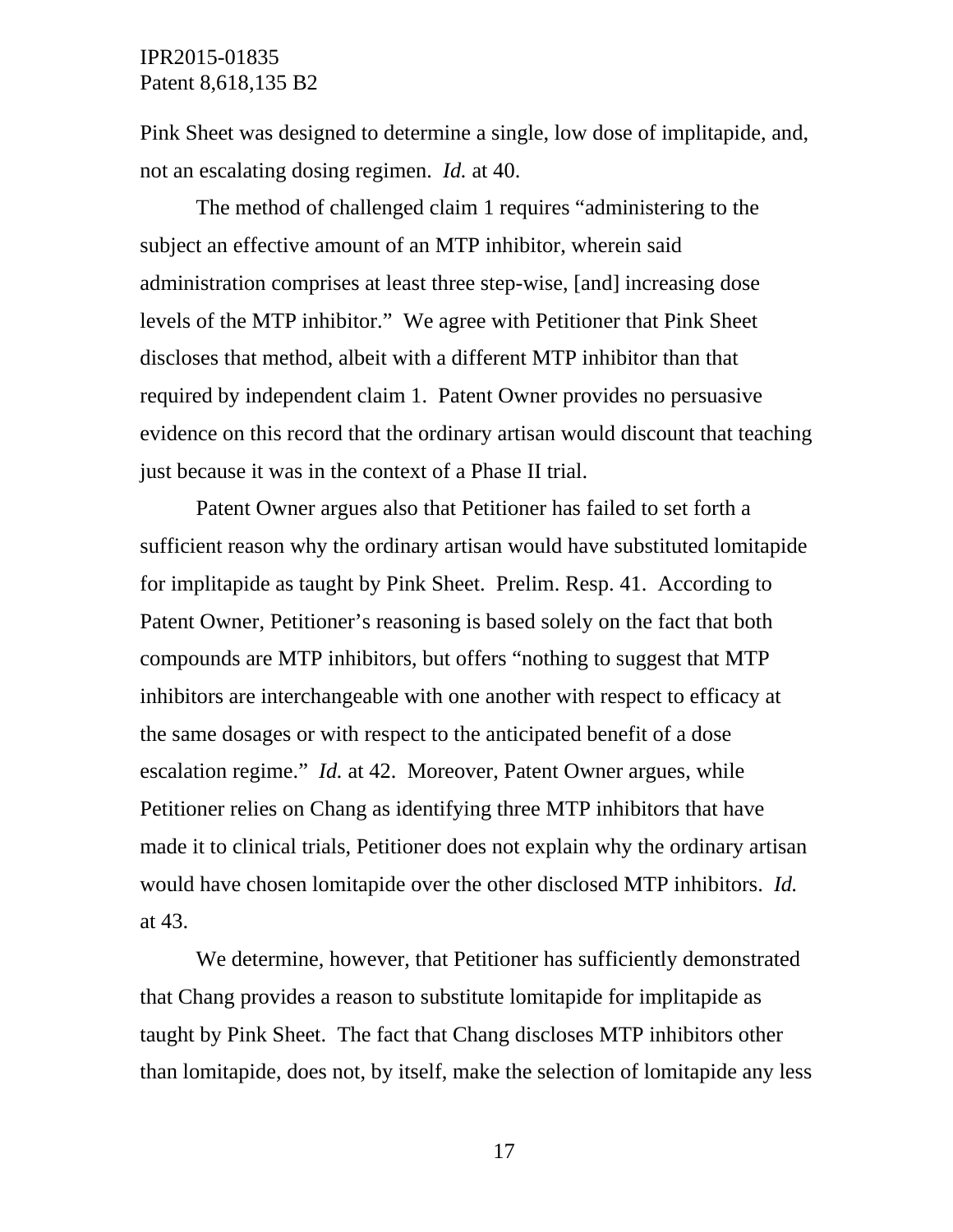obvious. *See, e.g. Merck & Co., Inc. v. Biocraft Labs., Inc.*, 874 F.2d 804, 807 (Fed. Cir. 1989) (noting that the prior art's disclosure of a multitude of combinations does not render any particular formulation less obvious).

In addition, Chang notes that the clinical efficacy of MTP inhibitors, including implitapide (BAY-13-9952) and lomitapide (BMS-201038), has been reported. Ex. 1015, 566. Chang discusses the clinical efficacy of CP-346086, and then notes that similar efficacy was reported for implitapide and lomitapide. *Id.* Given that implitapide and lomitapide are from the same class of therapeutics, that is MTP inhibitors, and that they are known to have similar clinical efficacy, based on the record before us, we determine that Petitioner has demonstrated a reasonable basis as to why the ordinary artisan would have used lomitapide as taught by Chang for implitapide in the method of Pink Sheet.

Patent Owner further contends that Chang in general teaches away from the use of MTP inhibitors. Prelim. Resp. 43. In particular, Patent Owner relies on Chang's teaching that "[a]lthough MTP inhibitors have demonstrated impressive lipid lowering efficacy in clinical studies, potentially significant adverse effects surround this mechanism." *Id.* (quoting Ex. 1015, 6). According to Patent Owner, the ordinary artisan would not have combined Pink Sheet with Chang given that "clinical development of lomitapide had been previously halted due to safety concerns." *Id.* at 44. In fact, Patent Owner asserts, Bristol-Meyers Squibb, abandoned lomitapide and donated its rights to the drug. *Id.* (citing Ex. 2001, 30).

Chang was published in 2002, and reflected the understanding of the use of MTP inhibitors as monotherapy at that time. Pink Sheet, which was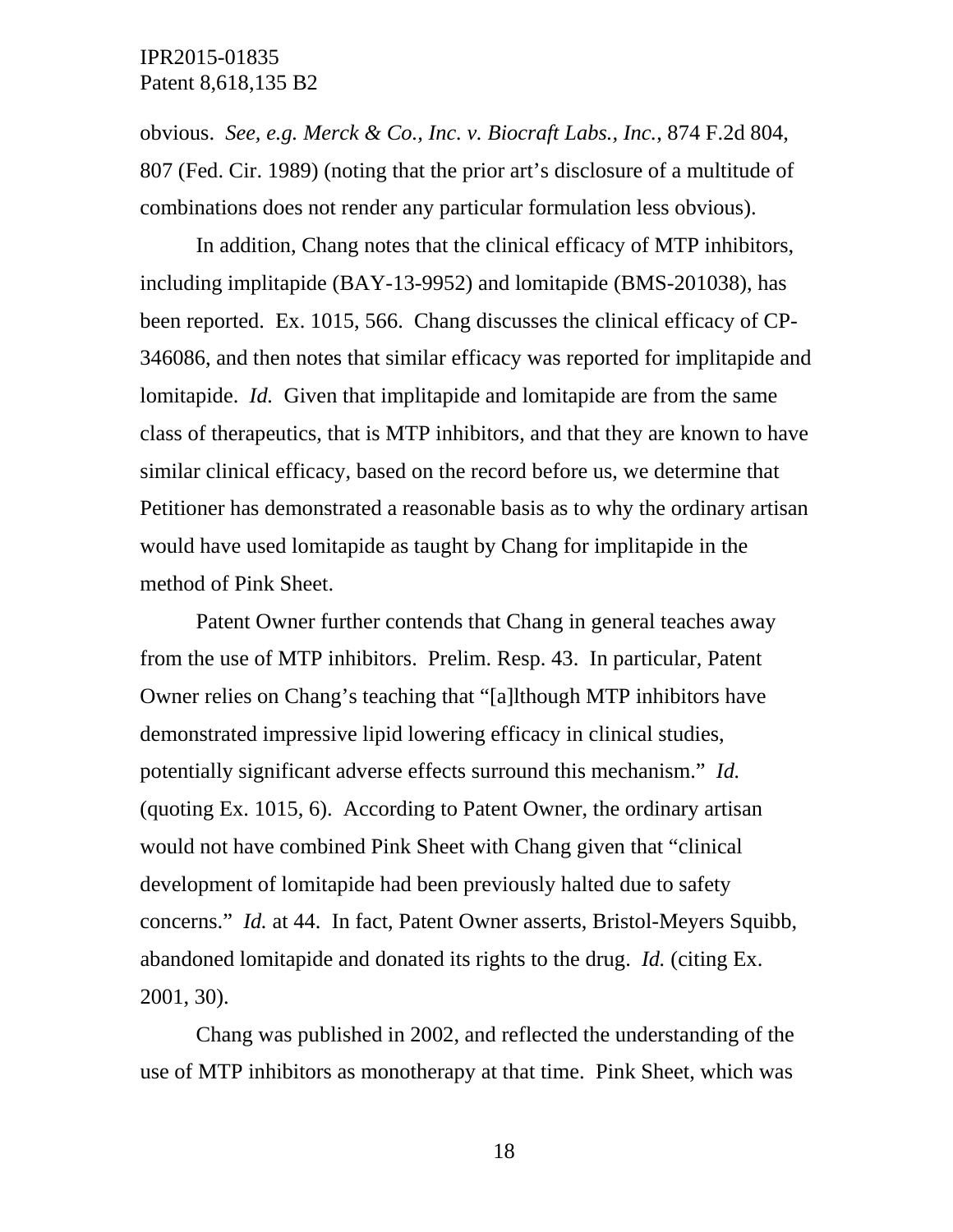published February 16, 2004, acknowledges that MTP inhibitors had been pursued by a number of companies, but that the toxicity seen was most likely related to the high doses used during trials. Ex. 1013. Thus, Pink Sheet, which reflects the state of the art at the time of invention, suggests using the MTP inhibitor as an add-on therapy to statins, in which safety and efficacy would be studied using escalating doses. *Id.* Thus, Pink Sheet was aware of the potential adverse effects associated with MTP inhibitors, but was still pursuing Phase II studies. *Id.*

That is supported by the evidence cited by Patent Owner. In the Technology Donation Agreement ("Agreement," Ex. 2001) cited by Patent Owner, the Agreement notes:

The parties acknowledge that BMS-201,038, in clinical trials run by BMS prior to 2003, was shown to have significant and serious hepatotoxicities at the dosages used and therefore, while apparently efficacious for the treatment of certain lipid metabolism disorders, could not be developed as a pharmaceutical product of general or wide utility. However, based on certain available clinical data, the parties believed that BMS-201,038 might be useful as a treatment for certain rare and life-threatening disorders or conditions, for which there was no effective medical treatment. While it was not commercially feasible for BMS to develop the compound for such use, University was willing to pursue such development, and BMS was willing to facilitate University's development, with a view to benefiting the public.

#### *Id.* at 30.

Thus, Bristol-Meyers Squibb donated its rights to the Trustees of the University of Pennsylvania, Patent Owner in this proceeding, based on clinical data obtained prior to 2003. The Agreement notes, however, similarly to Pink Sheet, that it may be efficacious in certain groups of patients. *See, e.g.* Ex. 1013 (noting that the Phase II study hopes to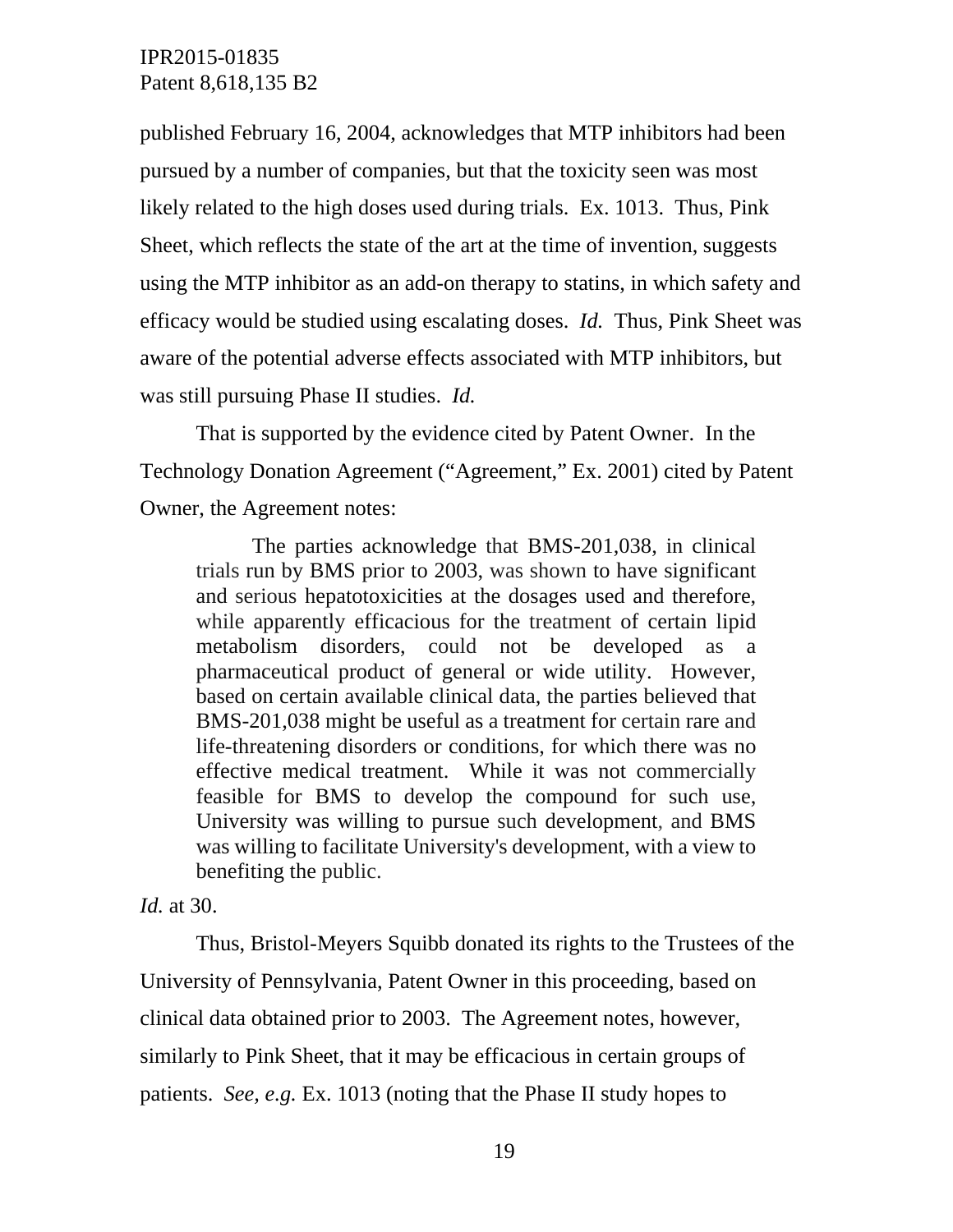"demonstrate implitapide's safety and efficacy in homozygous and severe heterozygous familial hypercholesterolemia 'where even high-dose statins are ineffective or inadequate'").

Patent Owner contends also that Petitioner failed to articulate a reasonable expectation of success of combining Pink Sheet with Chang to arrive at the method of challenged claim 1. Prelim. Resp. 44. Patent Owner argues that the results of the study disclosed by Pink Sheet have not been reported in the prior art, and thus the "work could not have contributed to a reasonable expectation of success for lomitapide." *Id.* Patent Owner argues further that Petitioner and its experts "offer nothing to suggest that MTP inhibitors are interchangeable with one another with respect to the anticipated benefit of a dose escalation regime." *Id.* at 45.

According to Patent Owner, Petitioner relies too heavily on the statement in Chang that lomitapide showed similar efficacy in phase I and phase II clinical trial to establish a reasonable expectation of success. *Id.* at 46 (citing Ex. 1015, 5). Specifically, Patent Owner contends, it is unclear to what parameters Chang is referring, and "[r]ead in context, it is unclear whether Chang was comparing lomitapide to implitapide (BAY-13-9952) or to CP-346086, which is also discussed in Chang." *Id*. at 46.

Patent Owner contends further that Chang does not present any clinical trial data, but references a Pink Sheet article from 2000, which reports the discontinuation of trial by Bristol-Meyers Squib. *Id.* at 46–47 (citing Ex. 1015, 5 n. 43).

Patent Owner concludes that Petitioner

has not established that a person of ordinary skill in the art would have understood Chang's statement regarding "similar efficacy" to mean that similar dosages of implitapide and lomitapide in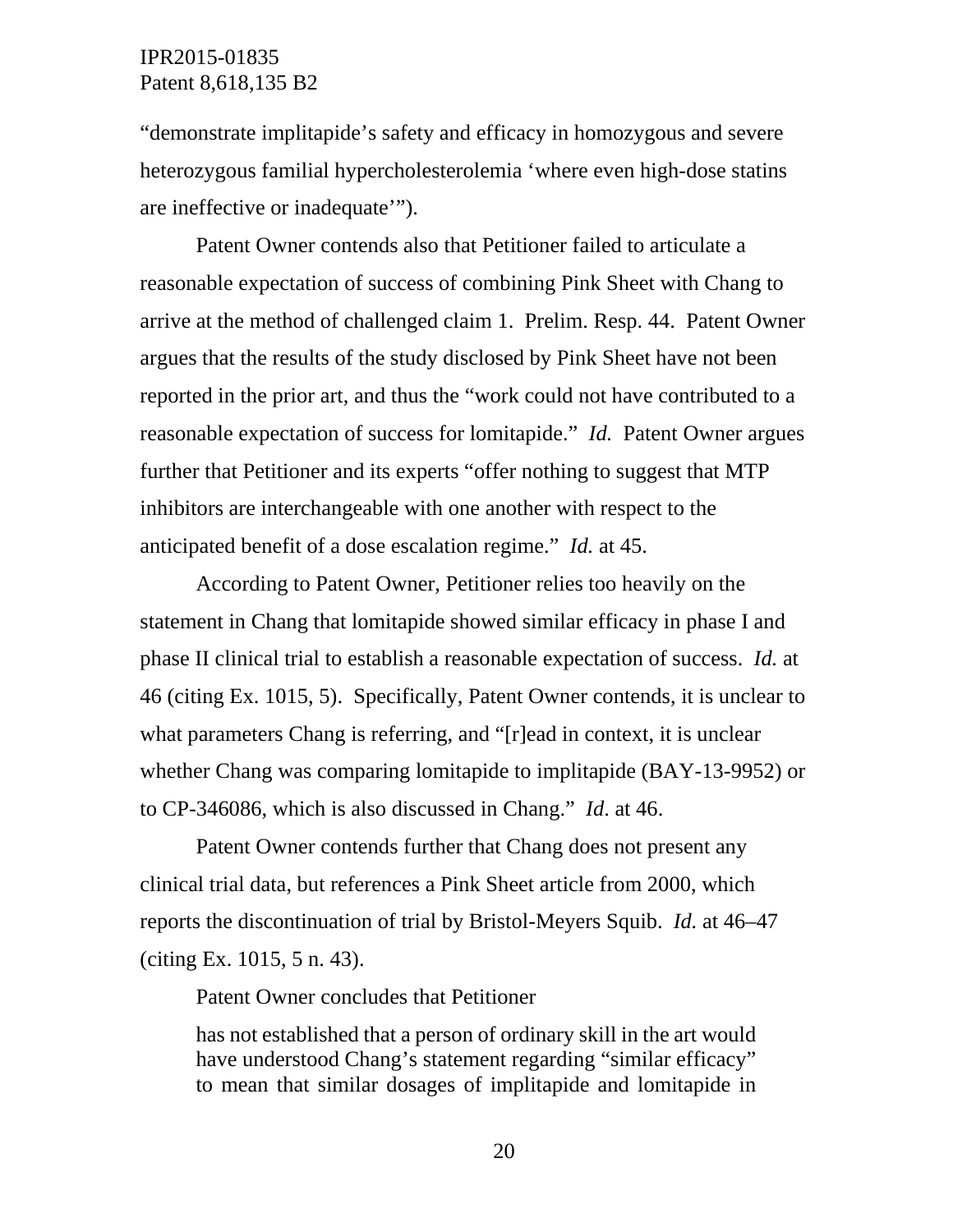humans could be expected to have the same or similar efficacy and toxicity. [Petitioner] has failed to carry its burden of showing that a person of ordinary skill in the art would have had a reasonable expectation of success in arriving at the claimed method.

#### *Id.* at 47.

We determine that Petitioner has set forth a sufficient reasonable expectation of success of combining Pink Sheet with Chang to arrive at the method of challenged claim 1. Initially, we note that all that is required is a reasonable expectation of success, not absolute predictability of success. *In re O'Farrell*, 853 F.2d 894, 903 (Fed. Cir. 1988). While Pink Sheet does not report the results of its study with implitapide, that is not fatal to the challenge. Pink Sheet specifically acknowledges the toxicity seen in other studies, noting that was most likely due to high doses used, and thus an escalating dose would be used to determine a safe and tolerable dose. Ex. 1013. Chang notes that both implitapide and lomitapide have been the subject of clinical studies. Ex. 1015, 566. Chang also reports the results of a study performed in WHHL rabbits, an animal model for homozygous familial hypercholesterolemia, in which administration of with lomitapide (BMS-201038) and implitapide (BAY-13-9952) showed a reduction in total plasma cholesterol and triglycerides. *Id.* at 565.

Moreover, as to Chang's discussion of the clinical studies, Chang initially discusses CP-346086. *Id.* at 566. In the following paragraph, it discusses implitapide (BAY-13-9952) and BMS-201038 (lomitapide). *Id.* In context, therefore, the inference is that the similar efficacy of both implitapide and lomitapide is to CP-346086. That inference does not detract from Petitioner's contention that Chang provides a reasonable expectation of success, as both implitapide (BAY-13-9952) and lomitapide (BMS-201038)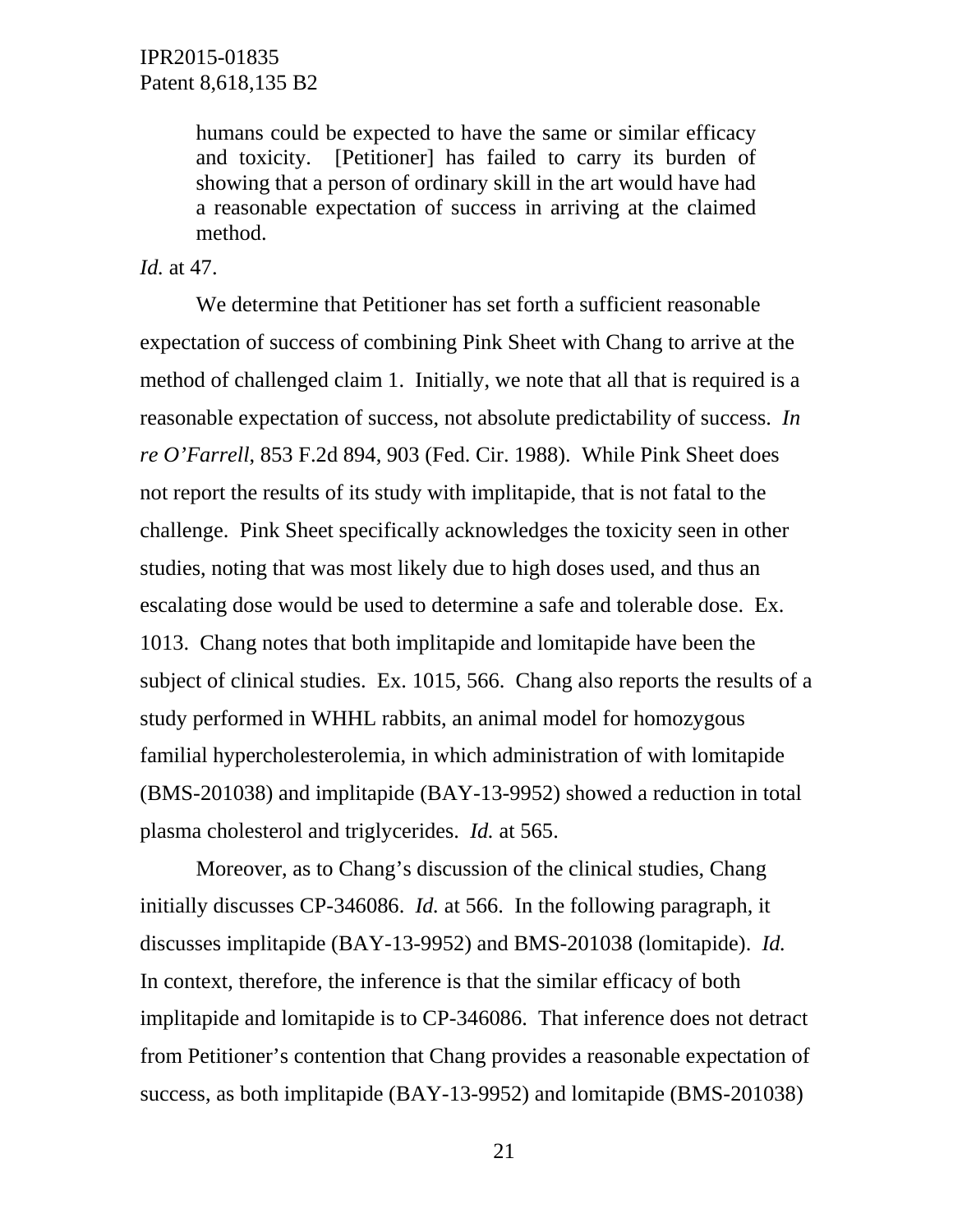had similar efficacies to CP-346086 in clinical studies. We note further that claim 1 recites first, second, and third dosage levels of about 2 to about 13 mg/day, about 5 to about 30 mg/day, and about 10 to about 50 mg/day, respectively. Given Chang's teaching that CP-346086, implitapide (BAY-13-9952), and lomitapide (BMS-201038) have similar efficacies, we determine that Petitioner has sufficiently demonstrated a reasonable expectation of success of substituting lomitapide for implitapide and achieve a dosage level that would fall within the claimed ranges. Finally, we note that we have addressed Patent Owner's argument that Bristol-Meyers Squib discontinued its clinical trials of lomitapide above.

Therefore, for the reasons discussed above, we conclude Petitioner has shown a reasonable likelihood that it would prevail in showing that independent claim 1 is unpatentable as being rendered obvious by the combination of Pink Sheet and Chang.

Petitioner presents a claim chart demonstrating where each limitation of the dependent claims 2 and 5–8 may be found in Pink Sheet and Chang (Pet. 33–37), and also discusses each of those claims (*id.* at 45). Patent Owner does not specifically address the patentability of dependent claims 2 and 5–8 over the combination of Pink Sheet and Chang. We have reviewed the claim chart, the Pink Sheet and Chang references, as well as the supporting Declarations, and based on the record currently before us, we conclude also that Petitioner has shown a reasonable likelihood that dependent claims 2 and 5–8 are unpatentable as being rendered obvious by the combination of Pink Sheet and Chang.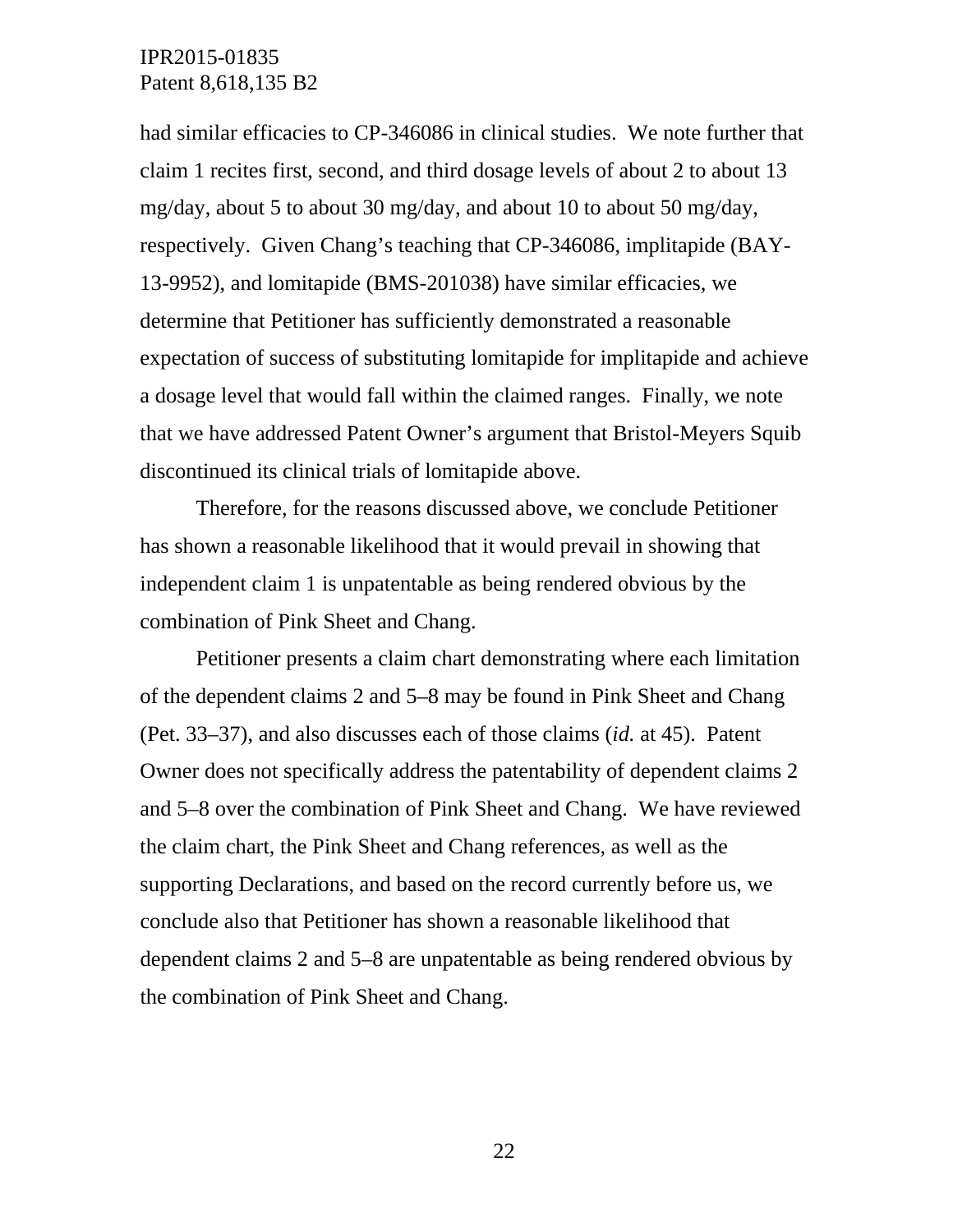## *b. Claims 3 and 4*

As to dependent claims 3 and 4, Petitioner contends that claims 3 and 4 are inherent results of the method of claim 1. Pet. 45.

Patent Owner responds that Pink Sheet "does not suggest that the protocol would actually result in LDL reduction in the 18–24% range." Prelim Resp. 40. In particular, Patent Owner argues that Pink Sheet appears to be disclosing a "proof-of-concept" study, which had not yet started. *Id*. Thus, Patent Owner asserts, nothing in Pink Sheet

allows a person of skill in the art to conclude what dosage (if any) of implitapide was safe and effective to achieve the 18-24% reduction of LDL that Dr. Stein sought, and thus would not have led a person of ordinary skill in the art to choosing the dosage ranges and step-wise dosing of lomitapide recited in the '135 Patent claims.

*Id.* at 41.

Dependent claim 3 recites the "method of claim 1 wherein one or more of Total Cholesterol, LDL, fasting triglycerides (TG), VLDL, lipoprotein (a) (Lp(a)), and apolipoproteins A-1, A-11, B, and E are reduced by at least 15%, compared to control levels." Dependent claim 4 recites the "method of claim 1 wherein one or more of Total Cholesterol, LDL, fasting triglycerides (TG), VLDL, lipoprotein (a) (Lp(a)), and apolipoproteins A-1, A-11, B, and E are reduced by at least 25%, compared to control levels." We agree with Petitioner that claims 3 and 4 are drawn to the inherent result of the method of claim 1. Moreover, Patent Owner has not demonstrated on this record that those limitations are anything more than the inherent result of the method of claim 1. Therefore, at this stage of the proceeding, we construe those limitations to be the inherent result of the method of claim 1.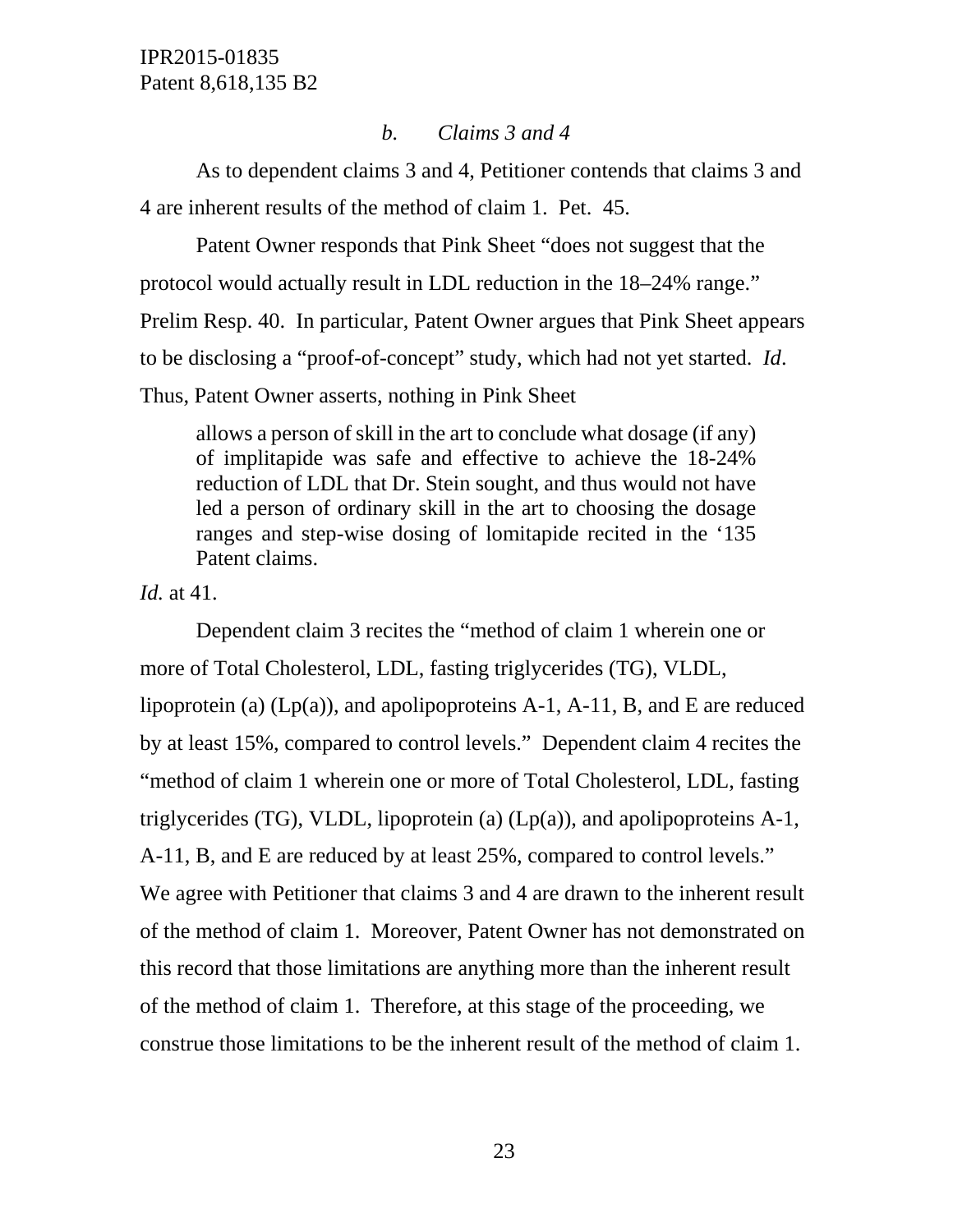In addition, even if the added recitations of claims 3 and 4 were to be considered as adding a limitation to the method of claim 1, as noted by Petitioner, Pink Sheet teaches that the planned dose range of implitapide will lower LDL-C by 18-24 %. Pet. 34. Chang teaches that in clinical trials of implitapide, a reduction of 45% in total cholesterol, 55% in LDL cholesterol, and 29% in triglycerides were seen in clinical trials, with similar results being shown for lomitapide. *Id.* (citing Ex. 1015, 566). Thus, we conclude that Petitioner has demonstrated a reasonable likelihood that the combination of Pink Sheet and Chang suggests lowering one or more of total cholesterol, LDL, fasting triglycerides, VLDL, lipoprotein (a), and apolipoproteins A-1, A-11, B, and E by 15 to 25%.

Therefore, for the reasons discussed above, we conclude Petitioner has shown a reasonable likelihood that it would prevail in showing that claims 3 and 4 are unpatentable as being rendered obvious by the combination of Pink Sheet and Chang.

#### *c. Claims 9 and 10*

Independent 9 requires that the first dosage level is administered for about two weeks, and the second and third dosage levels are administered for about two to about four weeks. Independent claim 10 requires that the first dosage level is administered for about one to about twelve weeks, and the second and third dosage levels are administered for about four weeks.

Patent Owner contends that, even if Pink Sheet could be read as teaching an escalating dose, it only discloses adjusting the amounts after five weeks, and does not disclose the intervals required by independent claims 9 and 10. Prelim. Resp. 57. Patent Owner notes that Petitioner appears to argue that varying the intervals of each dosage level would be routine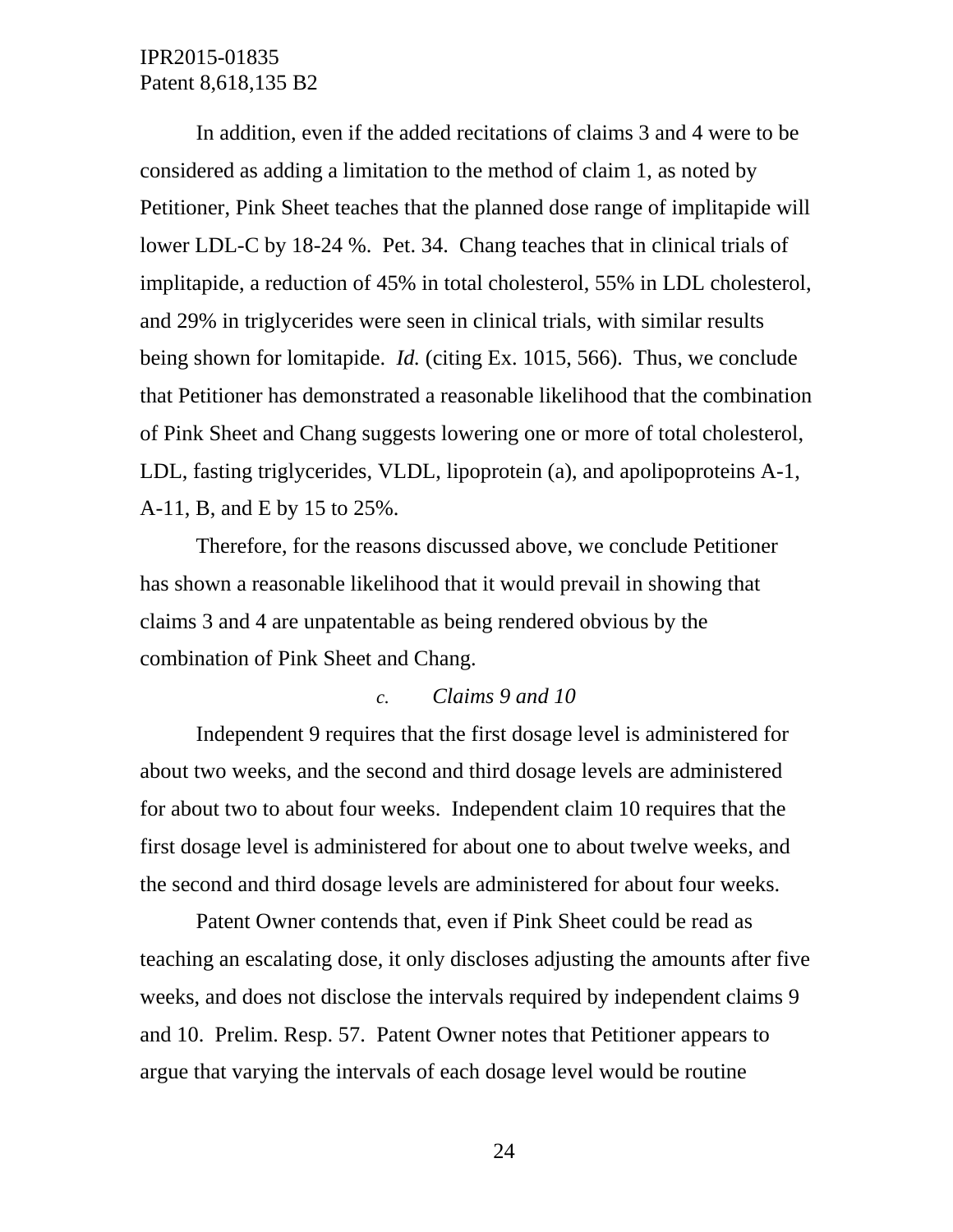optimization, but asserts that it does not associate that contention with any particular claim or time period. *Id.* at 58.

Petitioner in its discussion of the combination of Pink Sheet and Chang, notes:

A skilled artisan considering the teachings of Pink Sheet 2004 would also understand that the disclosed dosing schedule (5-week steps) is a conservative approach in a clinical trial designed to evaluate safety and tolerability. (*See* Zusman, ¶¶ 135, 180; Mayersohn, ¶¶ 66, 71). They would also understand that acceptable results at the 4-week mark indicate that intervals shorter than 5 weeks (*i.e.* 4 weeks or less) would be acceptable. (*See* Zusman, ¶¶ 135, 180; Mayersohn, ¶¶ 66, 71). Indeed, dosetitration at 2-4 week intervals was established clinical practice for many cholesterol-lowering medications (*see* Section VI). Finally, varying the timing of the dose escalation according to the patient's clinical response represents obvious, routine optimization for persons of ordinary skill in the art; it has been practiced for many years with lipid-lowering medications. (*See*  Zusman, ¶¶ 168, 175, 180, 185; Mayersohn, ¶¶ 20, 66, 71, 74).

Pet. 39.

Thus, Petitioner asserts, the "claimed dosing intervals . . . reflect routine variation when applying the combined teachings of Pink Sheet [ ]and Chang," and the claimed dosing intervals would have been obvious to the ordinary artisan at the time of invention. *Id*. at 42 (citing Ex. 1002 ¶¶ 168, 175, 180, 185; Ex. 1003 ¶¶ 20, 66, 71, 74).

We determine that Petitioner has reasonably demonstrated that the dosing schedules required by independent claims 9 and 10 would have been obvious to the ordinary artisan at the time of invention. In particular, at this stage of the proceeding, we credit Dr. Zusman's testimony that

it would have been obvious to a person of ordinary skill in the art to modify the escalating dose titration regimen taught by the Pink Sheet to administer each dose level based on the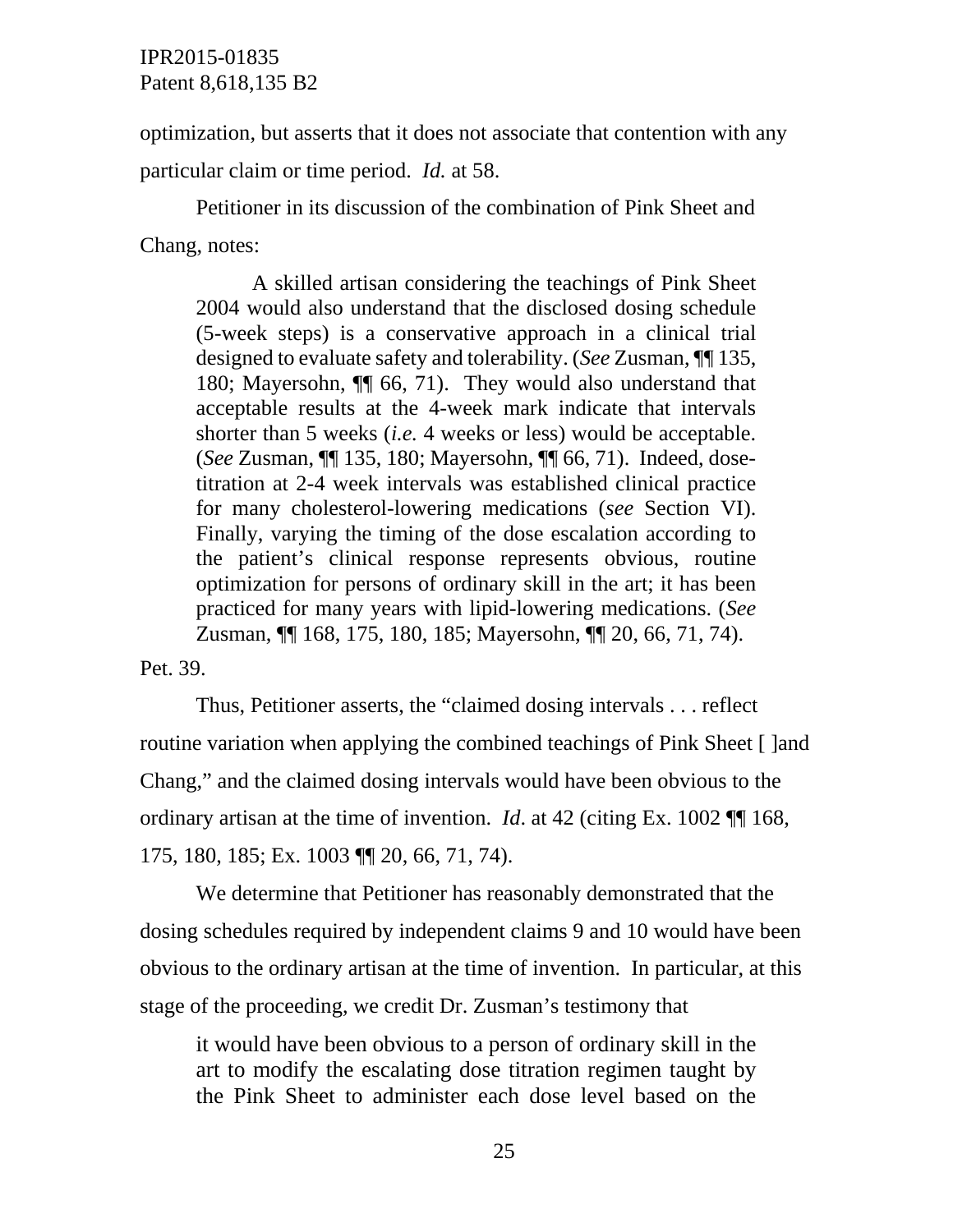subject's clinical response, which would include appropriate adjustments within, *e.g.*, the 4 week time interval taught by the Pink Sheet as well as within the claimed first dose interval of "about 2 weeks". . . . [O]rdinarily skilled artisans would have been familiar with side effects of lipid-lowering drugs and experienced with how to minimize them. This knowledge is reflected in the PDR teaching escalating dose titration regimens for common cholesterol-lowering drugs such as statins, fibrates and niacin, *each and every one of which includes a 4 week period between adjusting dose levels, and many of which also include a 2 week period***.** The dosing instructions for NIASPAN include administration for 1-4 weeks between escalating doses. LIPITOR should be analyzed within 2-4 weeks and adjusted accordingly. ADVICOR "must be titrated" and "[d]ose adjustments should be made at intervals of 4 weeks or more." PRAVACHOL dosing should be analyzed "within 4 weeks" and dosage adjusted based on the patient's response. LESCOL dosing should likewise be analyzed "within 4 weeks" and dosage adjusted based on the patient's response. ZOCOR dosage adjustments "should be made at intervals of 4 weeks or more." MEVACOR also teaches that dosing adjustments "should be made at intervals of 4 weeks or more." TRICOR dosing "should be adjusted if necessary . . . at 4 to 8 week intervals." COLESTID dosage increases "should occur at 1- or 2- month intervals." Thus, the timing of the dosage adjustment in claim 9 represents nothing more than what skilled artisans already knew how to do, and did as a matter of routine with drugs and dose titration in this field.

Ex. 1002 ¶ 180; *see also* ¶ 185 (referencing ¶ 180 as to claim 10).

Therefore, for the reasons discussed above, we conclude Petitioner has shown a reasonable likelihood that it would prevail in showing that independent claims 9 and 10 are unpatentable as being rendered obvious by the combination of Pink Sheet and Chang.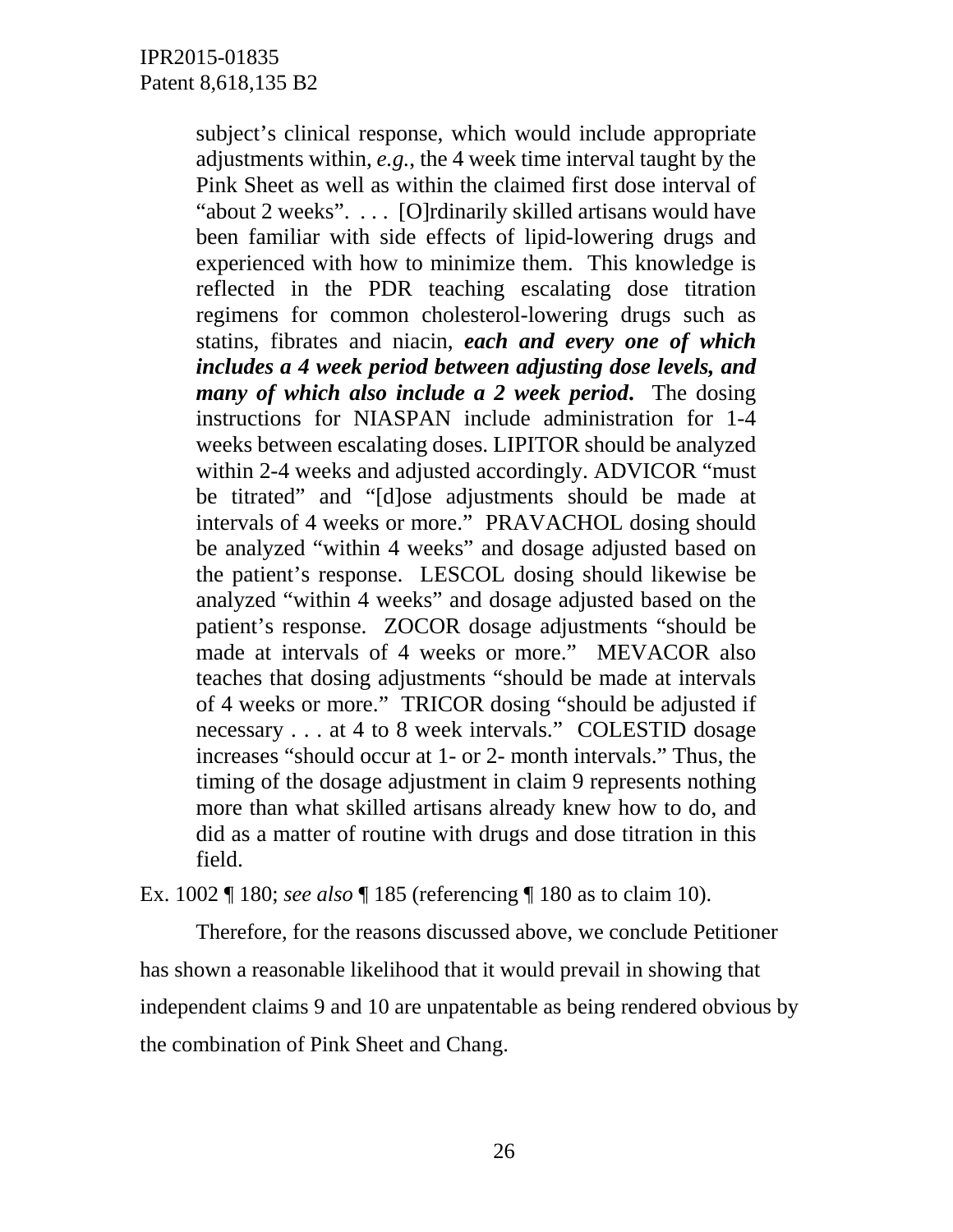#### *iy. Conclusion*

For the reasons set forth above, we conclude that Petitioner has established a reasonable likelihood that claims 1–10 are rendered obvious by the combination of Pink Sheet and Stein,

#### *F. Obviousness over Stein (Ex. 1014) and Chang (Ex. 1015)*

Petitioner contends that claims 1–10 are rendered obvious by the combination of Stein and Chang. Pet. 46–56. Patent Owner disagrees. Prelim. Resp. 48–52, 56–58.

#### *i. Availability of Stein (Ex. 1014) as Prior Art*

"The determination of whether a reference is a 'printed publication' under 35 U.S.C. § 102(b) involves a case-by-case inquiry into the facts and circumstances surrounding the reference's disclosure to members of the public." *In re Klopfenstein*, 380 F.3d 1345, 1350 (Fed. Cir. 2004). "The 'printed publication' bar is grounded on the principle that once an invention is in the public domain, it is no longer patentable by anyone." *Id.* at 1349 (quoting *In re Hall*, 781 F.2d 897, 899 (Fed. Cir. 1986)) (internal brackets removed).

Thus, "public accessibility" is "the touchstone" in determining whether a reference is a printed publication. *In re Hall*, 781 F.2d at 899. "A given reference is 'publicly accessible' upon a satisfactory showing that such document has been disseminated or otherwise made available to the extent that persons interested and ordinarily skilled in the subject matter or art exercising reasonable diligence, can locate it." *SRI Int'l, Inc. v. Internet Sec. Sys., Inc.*, 511 F.3d 1186, 1194 (Fed. Cir. 2008) (quoting *Bruckelmyer v. Ground Heaters, Inc.*, 445 F.3d 1374, 1378 (Fed. Cir. 2006)).

As to disclosures at communal events, in *In re Klopfenstein* the Federal Circuit set out a list of "factors [to] aid in resolving whether or not a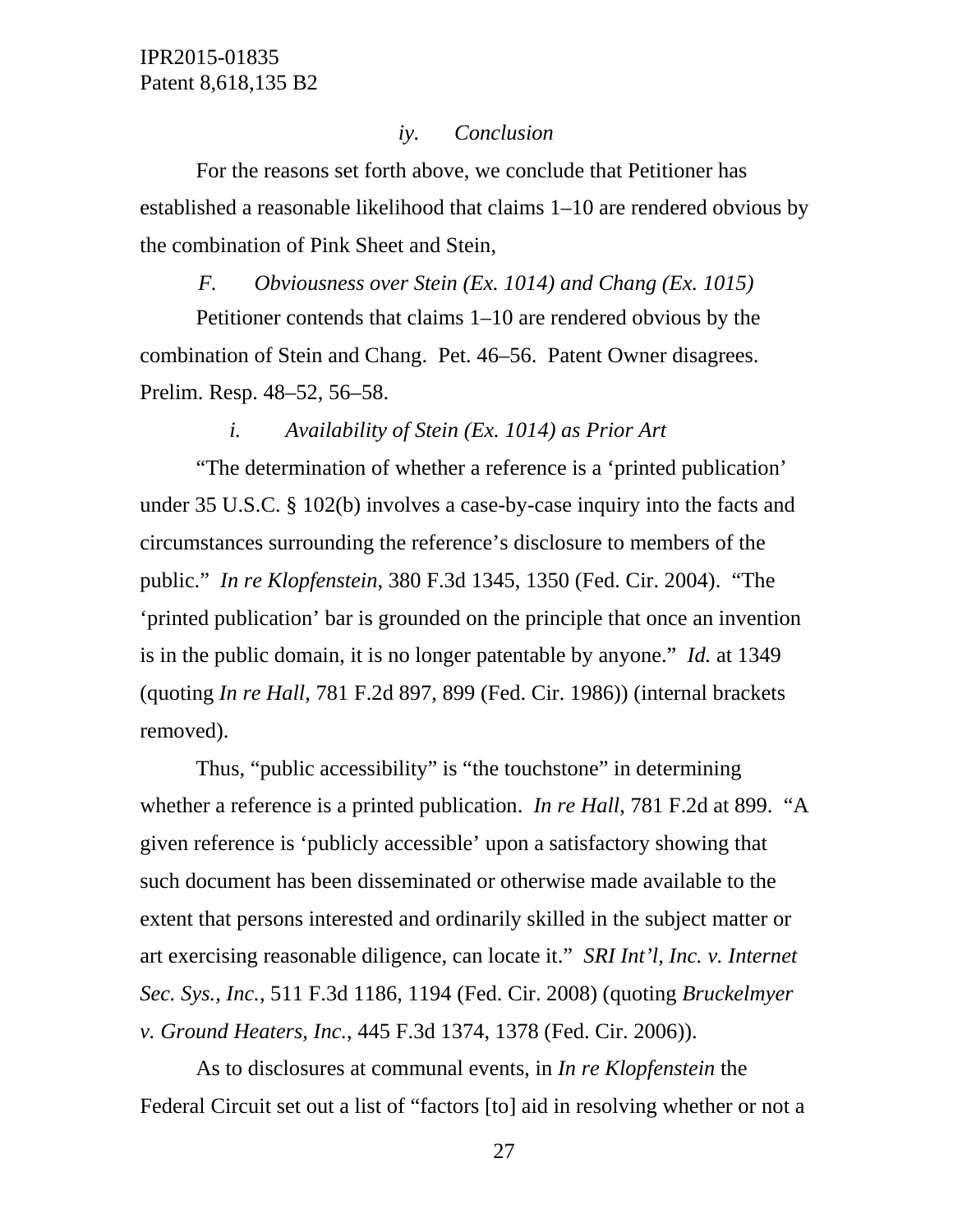temporarily displayed reference that was neither distributed nor indexed was nonetheless made sufficiently publicly accessible to count as a 'printed publication' under § 102(b)." *Klopfenstein*, 380 F.3d at 1350. The court listed those factors as follows: "[1] the length of time the display was exhibited, [2] the expertise of the target audience, [3] the existence (or lack thereof) of reasonable expectations that the material displayed would not be copied, and [4] the simplicity or ease with which the material displayed could have been copied." *Id.*

According to Petitioner, Stein was presented, as well as webcast, on February 5, 2004 at the Analyst Day at PPD, Inc. Pet. 16. The hyperlink was distributed to interested parties, and "was targeted to financial analysts, investors, and skilled artisans interested in drug discovery and development." *Id.* Moreover, it was reported in The Pink Sheet. *Id.* at 16– 17 (citing Ex. 1002 ¶¶ 106–110; Ex. 1003 ¶¶ 23–25).

Citing *Klopfenstein*, Petitioner contends that the presentation itself qualifies as a "printed publication." Pet. 17. Specifically, Petitioner asserts that "a skilled artisan could have captured (or recorded), processed and retained the relevant material." *Id.* at 17–18.

Patent Owner responds that the presentation of Stein is not a printed publication, as Petitioner "has provided no corroboration that the presentation took place as scheduled, or that the slides of interest were actually displayed." Prelim. Resp. 24. Patent Owner argues further that consideration *Klopfenstein* factors do not help Petitioner. *Id.* at 25–30.

Petitioner asserts further that the slides themselves, once they were posted online for viewing and download, constituted "a second, republication of Stein 2004." Pet. 19. Citing *In re Hall*, 781 F.2d 897, 899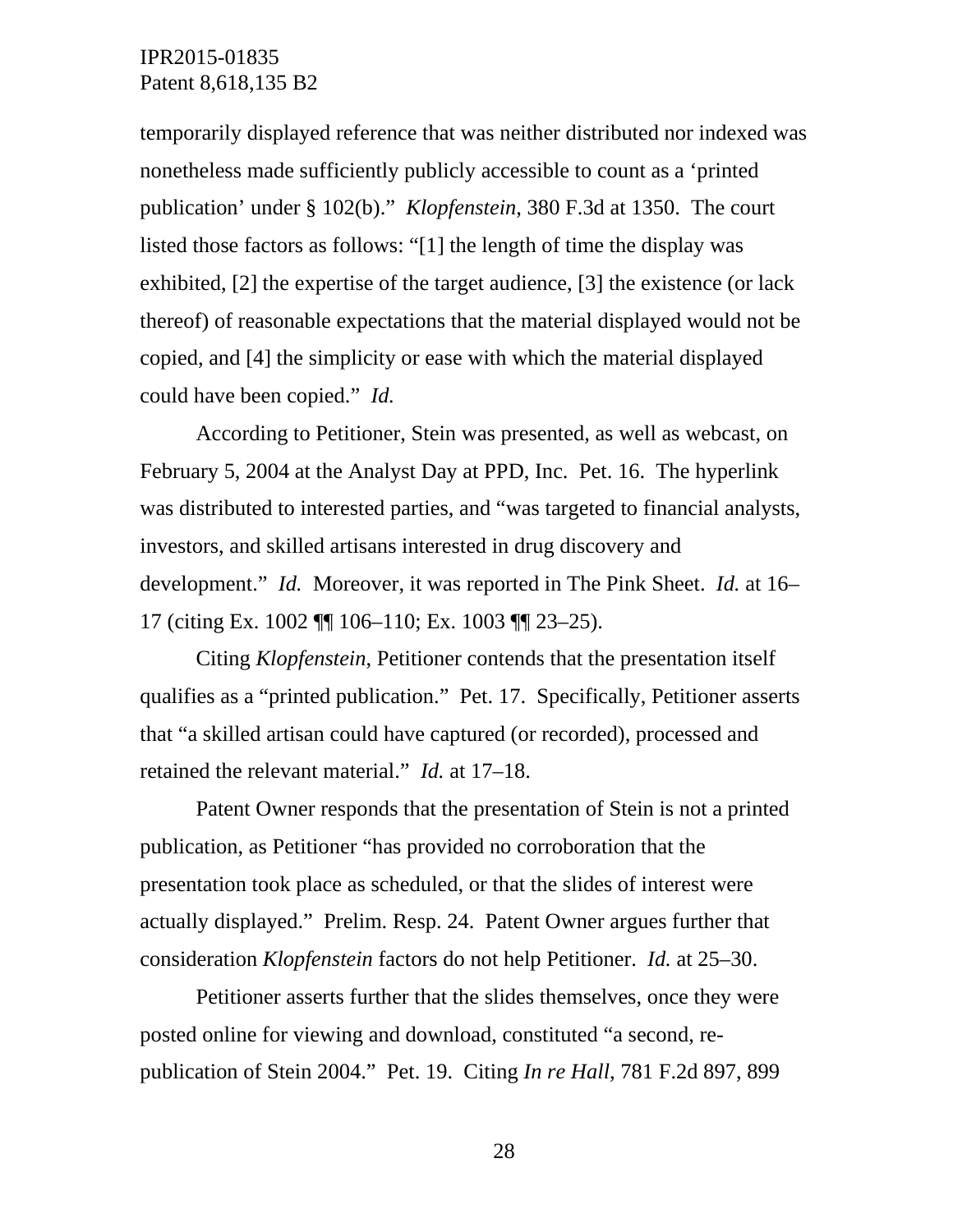(Fed. Cir. 1986), Petitioner asserts that it "need not prove the specific date Stein 2004 became publicly available, only that in the ordinary course of PPD, Inc.'s business, Stein 2004 would have been accessible by the critical date." *Id.* at 20. Petitioner contends that press release issued by PPD, Inc., announcing the February 5, 2004, Analyst Day, stated that "it would make Stein 2004 available online 'shortly after the call for on-demand replay.'" *Id.* (citing Ex. 1005, 4). Petitioner asserts further that PPD, Inc. "had an established pattern and practice" in the relevant time period "of uploading presentations to its website for review and download within a few days of their delivery." *Id.* at 20–21. Finally, Petitioner contends "if there were any doubt Stein 2004 was published before March 5, 2004, it was surely available for download no later than April 15, 2004, as captured by the Internet Archive." *Id.* at 22 (citing Ex. 1004, 4–5).

Patent Owner responds that Petitioner has not demonstrated that the slides were publicly accessible, as the Wayback Machine screen relied upon by Petitioner does not display the slides themselves, but only a hyperlink. Prelim. Resp. 32 (citing Ex. 1004, 4–5). Patent Owner contends further that Petitioner "has also failed to offer credible evidence of the alleged publication date." *Id*. According to Petitioner, the "Wayback Machine 'evidence' in this case only shows at most that the slides were available on April 15, 2004, and none of CFAD's other proofs bridge the gap to demonstrate that the slides were available to skilled persons prior to March 5, 2004." *Id.* at 35.

As discussed above, for purposes of this decision, Petitioner has reasonably shown that the '135 patent is not entitled to the filing date of the '915 provisional, and thus has an effective filing date of March 7, 2005.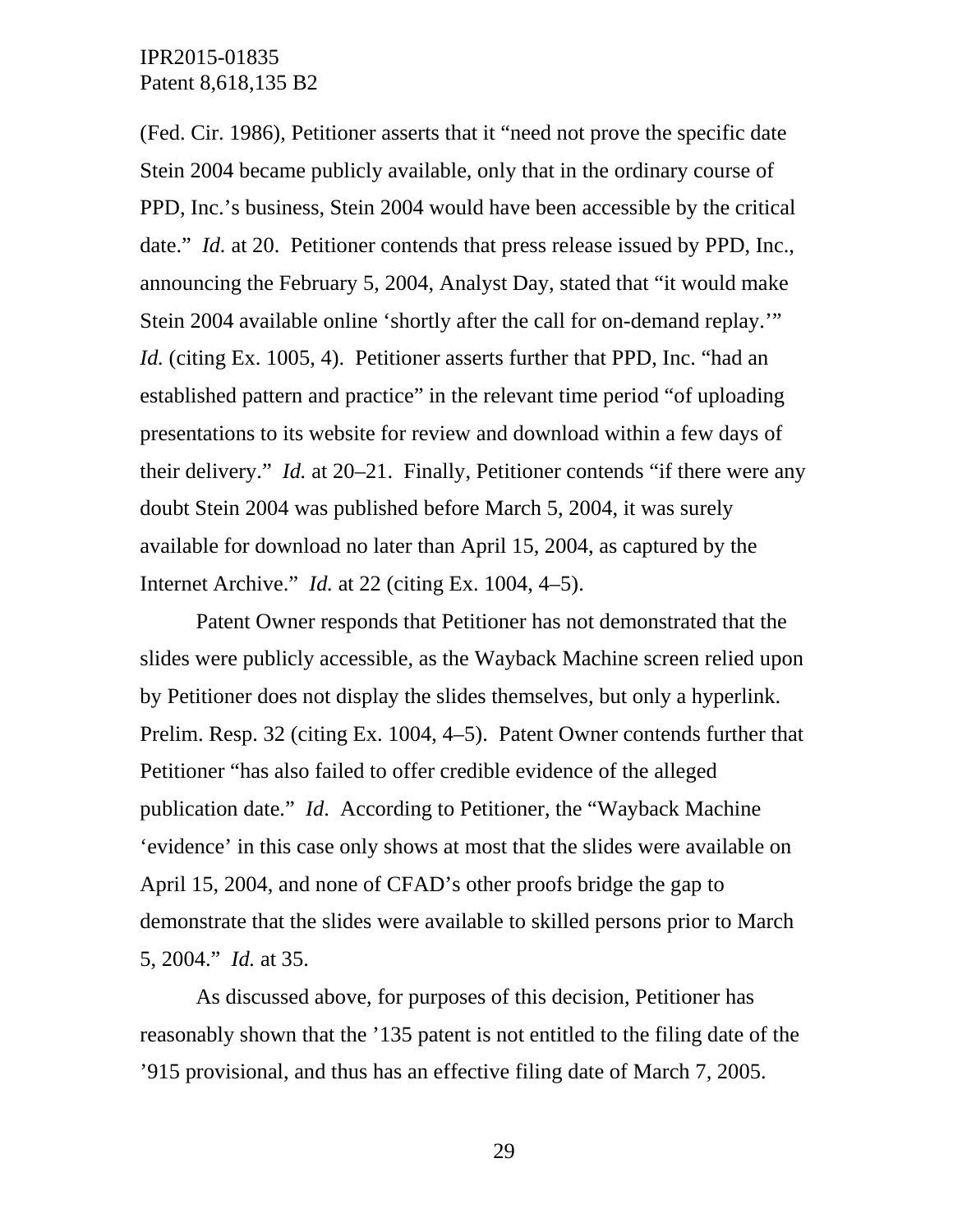Moreover, we conclude for purposes of this decision that Petitioner has reasonably demonstrated that the Stein presentation was available to the public no later than April 15, 2004, and thus qualifies as prior art under at least 35 U.S.C. § 102(a). Although Patent Owner contends that it will demonstrate that Dr. Rader conceived the dose escalation protocol prior to February 4, 2004, that evidence is not currently of record. Thus, as Stein qualifies as prior art at least under  $\S$  102(a), we need not determine at this preliminary stage of the proceeding whether it qualifies as prior art as well under § 102(b).

#### *ii. Overview of Stein (Ex. 1014)*

Stein is a slide set prepared by Evan Stein, M.D., Ph.D., for PPD, Inc. Ex. 1014, 4. According to Stein, the lipid lowering market is one of the largest therapeutic segments, of which statins are the largest component. *Id.* at 7. Thus, "[n]ew therapeutic agents will be additive or complementary" to statins, or other existing agents. *Id.*

Stein teaches further that there are a growing number of statin adverse patients, and that 10 to 15% of high risk patients do not meet current goals for LDL cholesterol levels, even at maximum statin doses. *Id.* at 10. Moreover, the number of such patients continues to grow. *Id.*

Stein notes that a number of companies, such as Bayer, have developed MTP inhibitors, noting further that some of the companies discontinued their research due to class toxicities. *Id.* at 21. Stein teaches, however, that MTP inhibitors "[m]ay still have [a] role in [homozygous familial hypocholesteremia, heterozygous familial hypocholesteremia, familial combined hyperlipidemia] and hyperchylomicronemia," with the challenge being to find a therapeutic window, that is, where efficacy is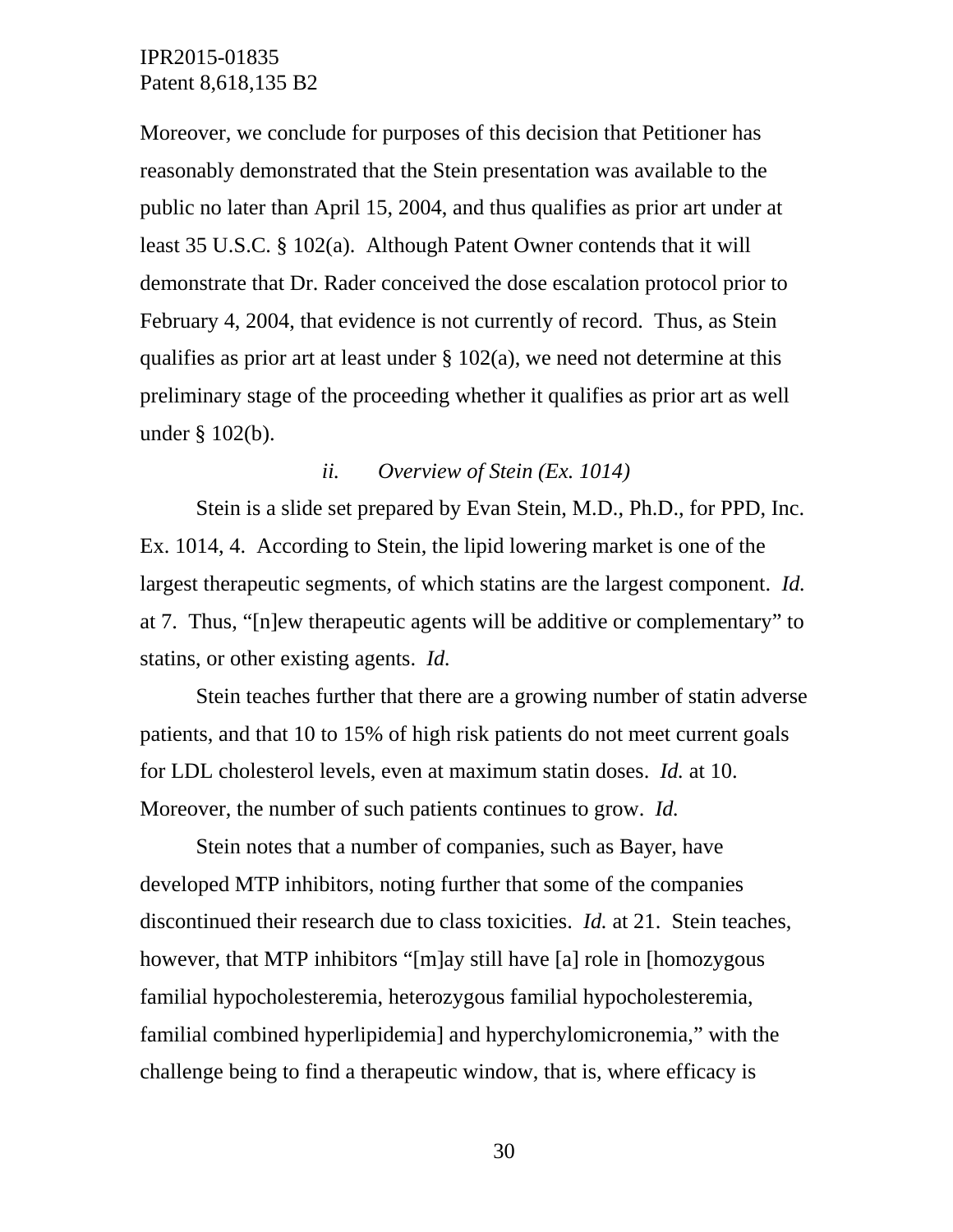obtained without toxicity. *Id.* Stein specifically looks at the MTP inhibitor, implitapide (BAY 13-9952). *Id.* at 22. Thus, Stein proposes a development plan, in which test subjects are started a low doses of 10 mg, and then titrated by 5 mg "based on 'safety' every 5 weeks." *Id.* at 37.

#### *iii. Analysis*

Petitioner relies on Stein for essentially the same teachings as Pink Sheet, as discussed above. Pet. 46; *see also id.* at 52 (discussing the specific teachings of Stein). Petitioner notes, however, that Stein provides additional, non-cumulative information, such as providing clinical data from previous implitapide trials in humans and animals, as well as the challenges presented by the use of MTP inhibitors. *Id.* at 46.

Petitioner relies on Chang as discussed above, and presents similar arguments for why the ordinary artisan would have combined Stein with Chang, as well as had a reasonable expectation of success of arriving at the claimed invention. *Id.* at 52–56. Petitioner notes that Stein further "clarified the nature of the market opportunity for MTP inhibitors as adjunctive therapy." *Id.* at 54.

Patent Owner incorporates the arguments it made with respect to the challenge over Pink Sheet and Chang (Prelim. Resp. 48–52, 56–58). Those arguments are not convincing for the reasons set forth in the analysis of that challenge.

#### *iv. Conclusion*

Upon review of the Petition and Preliminary Response, and for reasons already discussed as to the challenge over the combination of Pink Sheet and Stein, we determine that Petitioner has shown a reasonable likelihood that claims 1–10 are rendered obvious by Stein and Chang.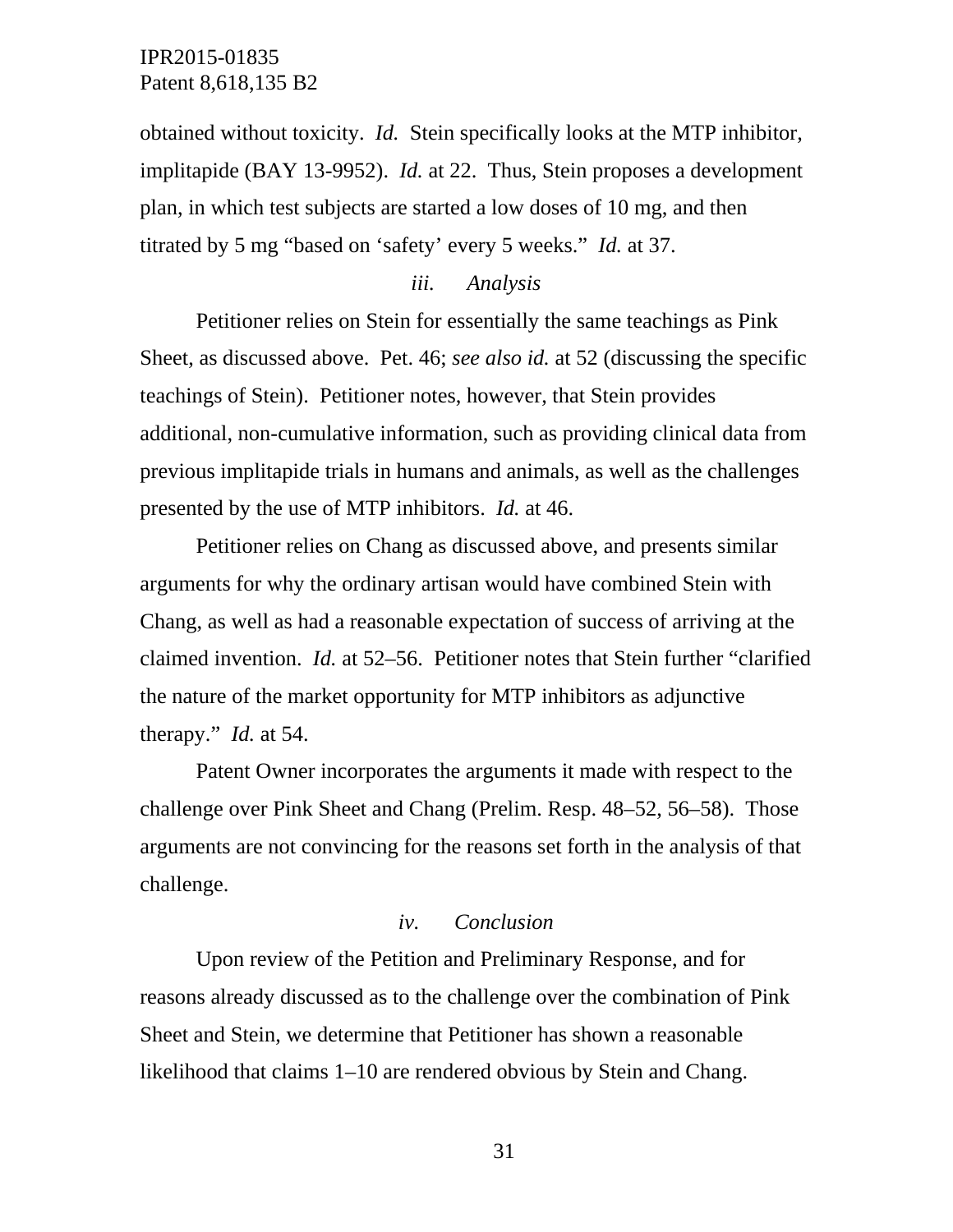#### *G. Secondary Considerations*

Patent Owner contends that secondary considerations, such as unexpected results, commercial success, and long-felt need, support the patentability of the challenged claims. Prelim. Resp. 52–56.

As to unexpected results, Patent Owner contends that "the escalating dosing regimen claimed in the '135 Patent showed a decrease in side effects at higher doses as compared to patients who were administered the higher dose without the prior step-wise dosing." *Id.* at 52. Patent Owner notes that Bristol-Meyers Squib had abandoned lomitapide, asserting that "Dr. Rader was the first to evaluate the efficacy and safety of lomitapide using a dosetitration strategy of step-wise, increasing dose levels, and surprisingly found a substantially improved tolerability profile and significant lipid-lowering effects using this strategy." *Id.* at 52–53.

At this early stage of the proceeding, however, Patent Owner presents little evidence demonstrating unexpected results. Moreover, as discussed above, both Pink Sheet and Stein, which were published around the time of invention of the challenged claims, acknowledge that companies had abandoned MTP inhibitors. Both references, however, disclose that MTP inhibitors may have efficacy in combination therapy at reduced doses, and both disclose using an escalating dosing regimen to determine an efficacious safe dose.

As to commercial success, Patent Owner argues that commercial success of Juxtapid® supports the patentability of the claims, because "in its first year on the market it generated approximately \$48.5 million in revenue from net product sales." Prelim. Resp. 53. According to Patent Owner, the 2015 sales are expected to be between \$205 and \$215 million. *Id.* at 54.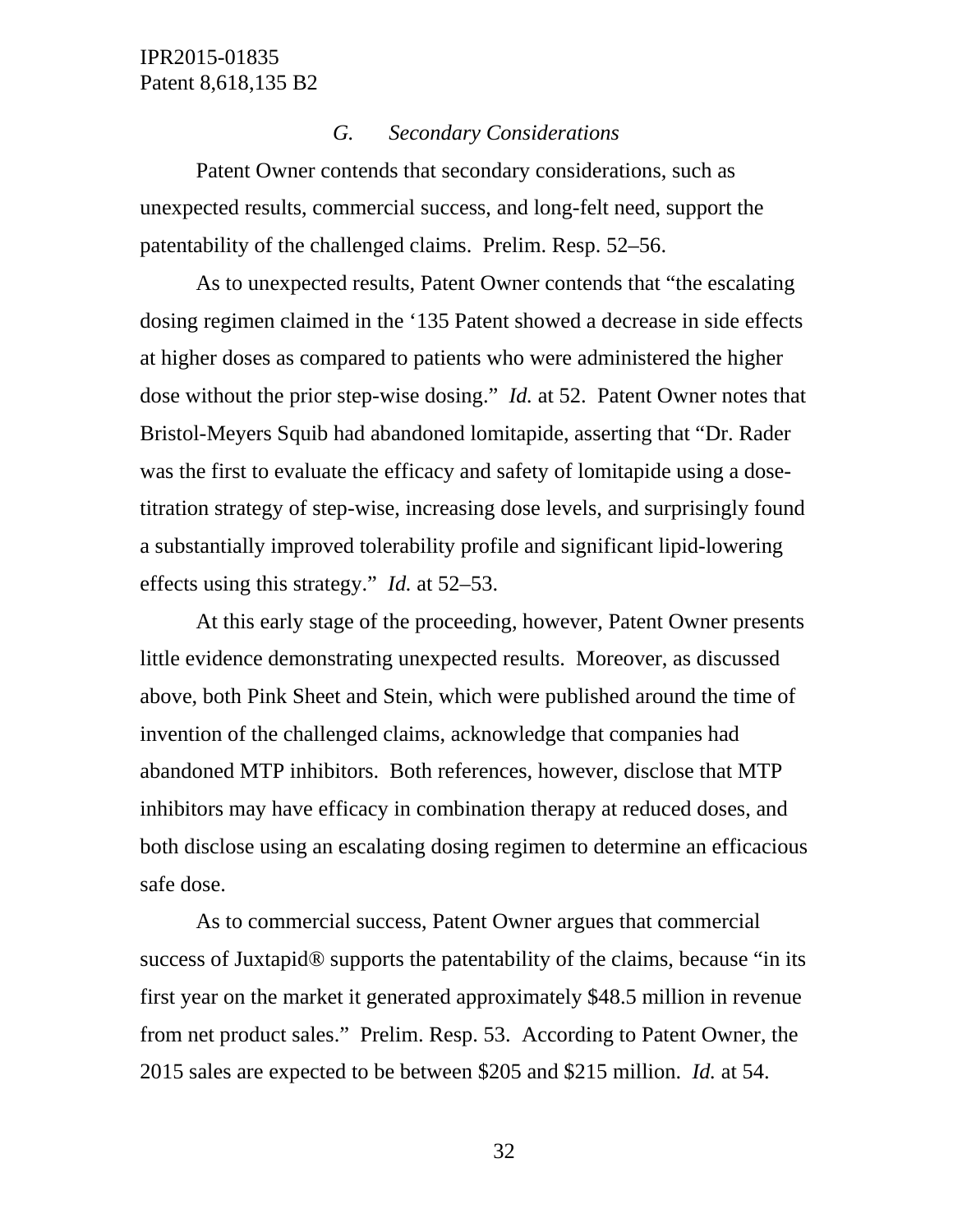Patent Owner duplicates also the label of Juxtapid® which discloses the recommended dosing, arguing that the "dosing scheme falls squarely within the ranges claimed in the '135 patent." *Id.* at 54.

At this early stage, Patent Owner's evidence, however, is insufficient to establish commercial success. For example, the statements are general claims of net sales, without any market share data.

As to long-felt need, Patent Owner contends that the invention met a long-felt need in the treatment of homozygous familial hypocholesteremia, which is minimally responsive to other, conventional, lipid-lowering therapies. Prelim. Resp. 55–56.

At this stage of the proceeding, Patent Owner presents little evidence, however, showing specifically how long this need existed, and, therefore, falls short of demonstrating that an art-recognized problem existed for a long period of time without solution. *See, e.g. Tex. Instruments Inc. v. U.S. Int'l Trade Comm'n*, 988 F.2d 1165, 1178 (Fed. Cir. 1993) ("long-felt need is analyzed as of the date of an articulated identified problem and evidence of efforts to solve that problem"). Moreover, where Pink Sheet and Stein suggest the claimed method of treatment, the record at this stage indicates that a prior art solution to the alleged problem was available at the time of the invention.

Based on the information presented at this stage of the proceeding, we are not persuaded that Patent Owner has shown sufficiently that the claimed invention resulted in unexpected results, commercial success, or that the claimed invention satisfied a long-felt need. Our factual findings and conclusions at this stage of the proceeding are based on the evidentiary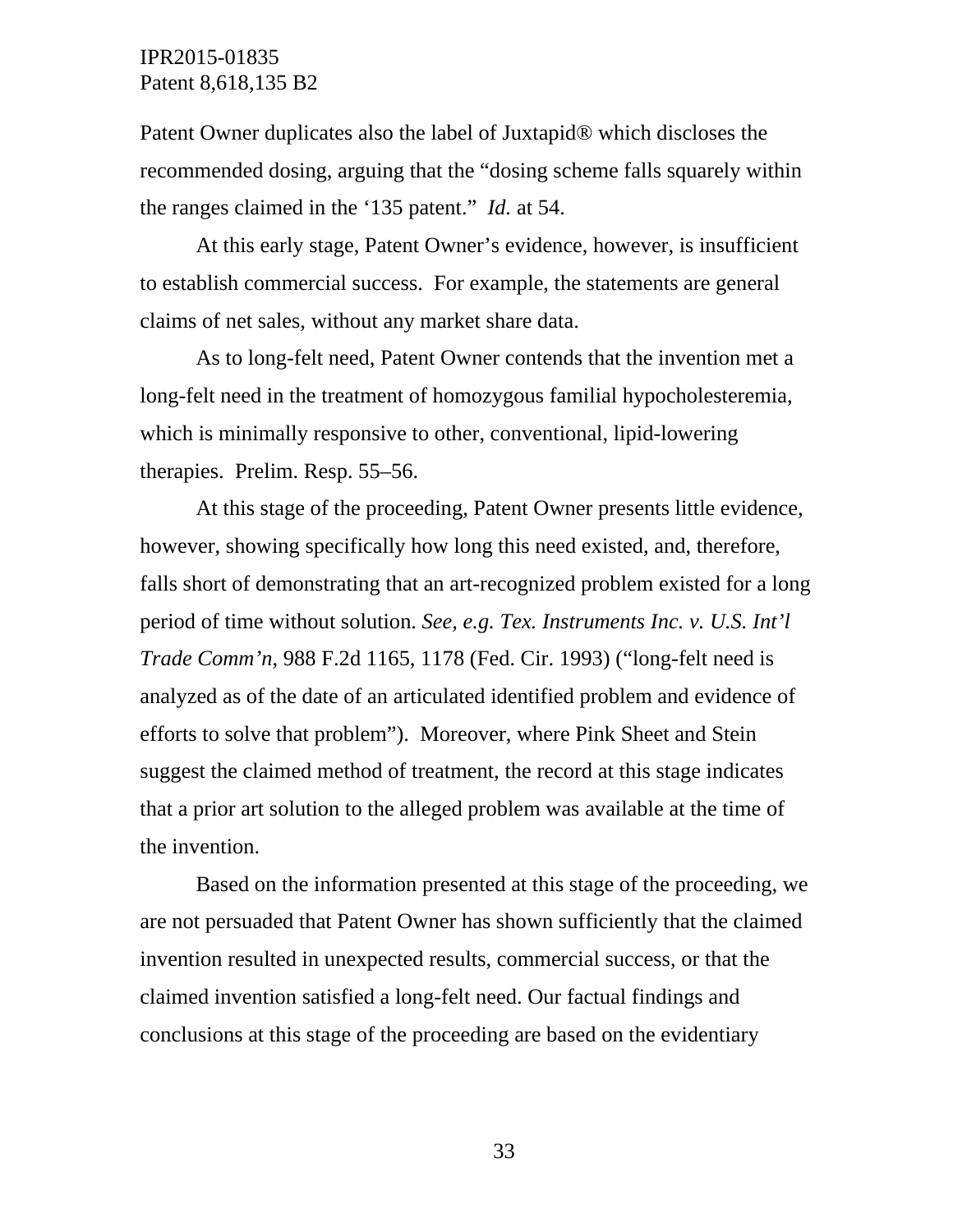record developed thus far, that is, prior to Patent Owner's Response. Our final decision will be based on the record as fully developed during trial.

#### III. **CONCLUSION**

For the foregoing reasons, we are persuaded that the Petition establishes a reasonable likelihood that Petitioner would prevail in showing claims 1–10 of the '135 patent are unpatentable under 35 U.S.C. §103(a).

At this stage of the proceeding, the Board has not made a final determination as to the patentability of any challenged claim or any underlying factual and legal issues.

#### IV. ORDER

In consideration of the foregoing, it is hereby:

ORDERED that pursuant to 35 U.S.C. §314(a), an *inter partes* review is hereby instituted on the following grounds:

Claims 1–10 as obvious over Pink Sheet and Chang; and

Claims 1–10 as obvious over Stein and Chang.

FURTHER ORDERED that no other proposed grounds of unpatentability are authorized; and

FURTHER ORDERED that pursuant to 35 U.S.C. § 314(c) and 37 C.F.R. § 42.4, notice is hereby given of the institution of a trial commencing on the entry date of this decision.